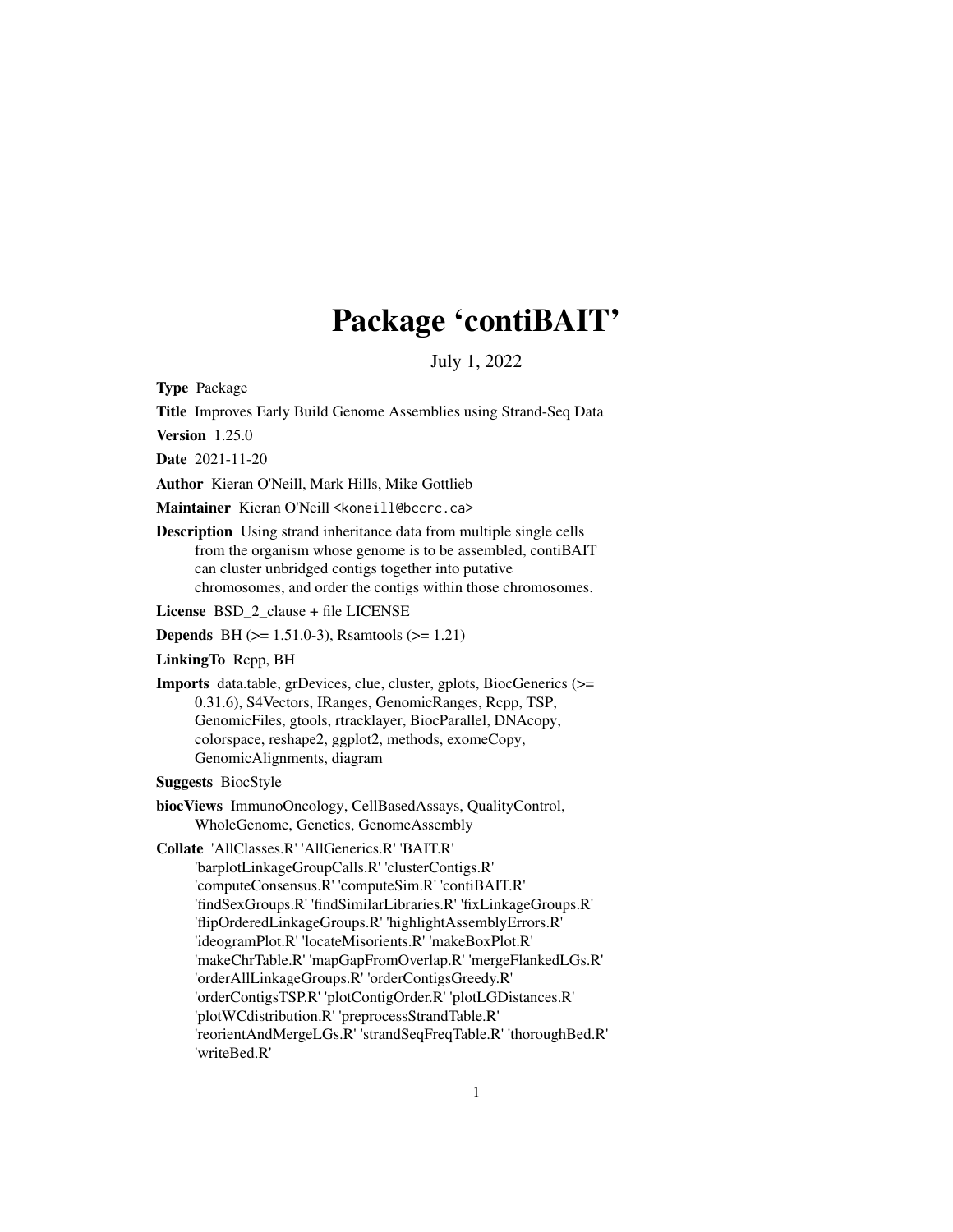RoxygenNote 6.0.1.9000 NeedsCompilation yes git\_url https://git.bioconductor.org/packages/contiBAIT git\_branch master git\_last\_commit e332a08 git\_last\_commit\_date 2022-04-26 Date/Publication 2022-07-01

# R topics documented:

| <b>BAIT</b><br>3                                                                                                       |
|------------------------------------------------------------------------------------------------------------------------|
| barplotLinkageGroupCalls,LinkageGroupList,ChrTable-method<br>4                                                         |
| 5                                                                                                                      |
| 6                                                                                                                      |
| 7                                                                                                                      |
| 8                                                                                                                      |
| $exampleChrTable \dots \dots \dots \dots \dots \dots \dots \dots \dots \dots \dots \dots \dots \dots \dots \dots$<br>9 |
| $exampleConfigOrder \dots \dots \dots \dots \dots \dots \dots \dots \dots \dots \dots \dots \dots \dots \dots$<br>9    |
| 9                                                                                                                      |
| $exampleDividedChr \ldots \ldots \ldots \ldots \ldots \ldots \ldots \ldots \ldots \ldots \ldots \ldots$<br>9           |
| 10                                                                                                                     |
| -10                                                                                                                    |
| $\overline{10}$                                                                                                        |
| - 10                                                                                                                   |
|                                                                                                                        |
| -11                                                                                                                    |
| findSexGroups,LinkageGroupList,StrandStateMatrix-method<br>-11                                                         |
| findSimilarLibraries,StrandStateMatrix,StrandReadMatrix,ChrTable-method 12                                             |
| fixLinkageGroups,ContigOrdering,StrandStateList,LinkageGroupList-method 13                                             |
| flipOrderedLinkageGroups,ContigOrdering,StrandStateList,LinkageGroupList,StrandStateMatrix-                            |
|                                                                                                                        |
|                                                                                                                        |
| ideogramPlot,StrandReadMatrix,StrandReadMatrix,ChrTable-method<br>16                                                   |
| 17                                                                                                                     |
| <b>18</b>                                                                                                              |
| -18                                                                                                                    |
| -19                                                                                                                    |
| <sup>20</sup>                                                                                                          |
|                                                                                                                        |
| mergeFlankedLGs,LinkageGroupList,StrandStateMatrix-method 21                                                           |
| orderAllLinkageGroups,LinkageGroupList,StrandStateMatrix,StrandFreqMatrix,StrandReadMatrix-                            |
| 22                                                                                                                     |
|                                                                                                                        |
|                                                                                                                        |
|                                                                                                                        |
| plotLGDistances, LinkageGroupList, StrandStateMatrix-method                                                            |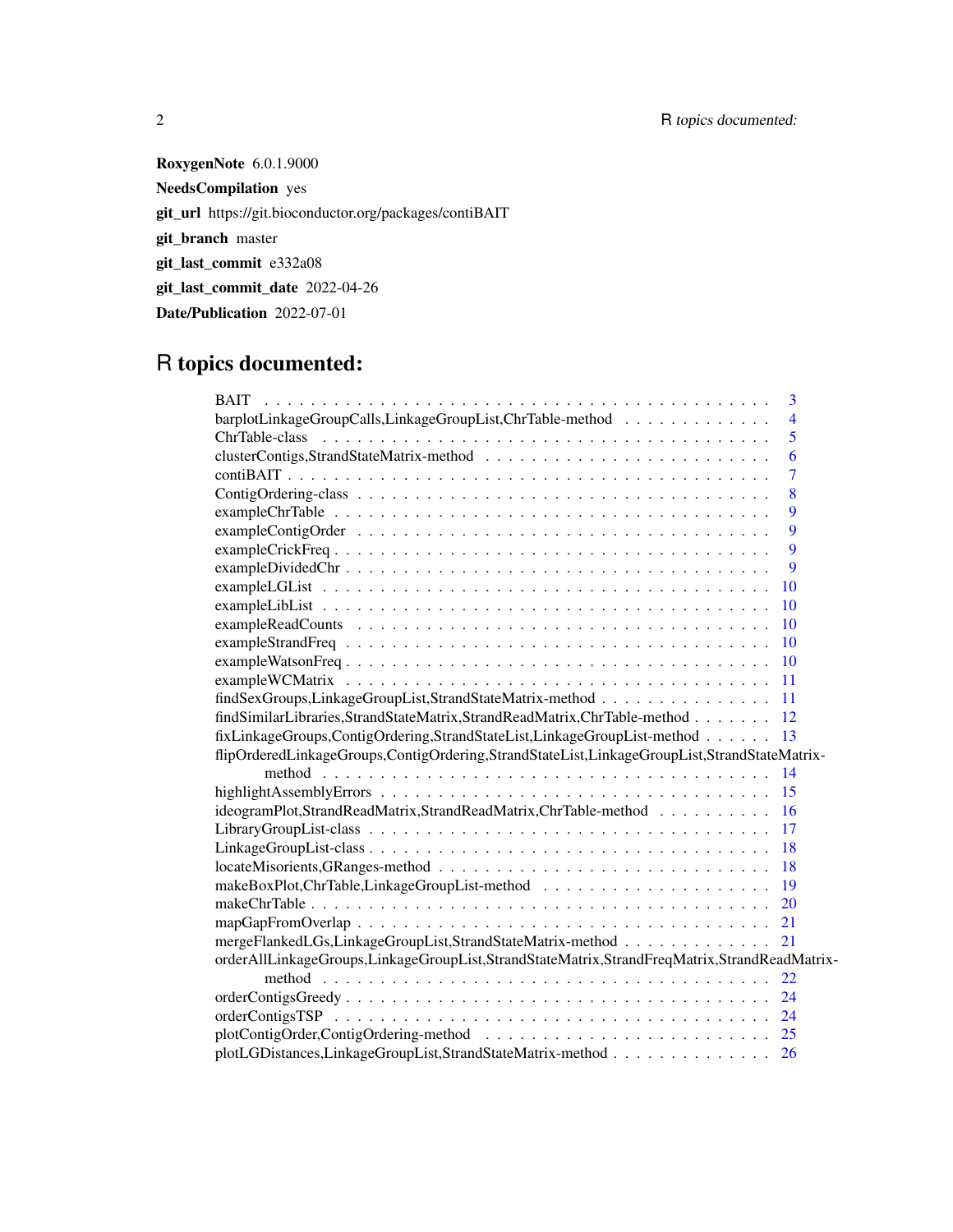<span id="page-2-0"></span>

|       | reorientAndMergeLGs,LinkageGroupList,StrandStateMatrix-method 28 |    |
|-------|------------------------------------------------------------------|----|
|       |                                                                  |    |
|       |                                                                  |    |
|       |                                                                  |    |
|       |                                                                  |    |
|       |                                                                  |    |
|       |                                                                  |    |
|       |                                                                  |    |
|       |                                                                  |    |
|       |                                                                  |    |
|       |                                                                  |    |
|       |                                                                  |    |
|       |                                                                  |    |
|       |                                                                  |    |
|       |                                                                  |    |
|       |                                                                  |    |
| Index |                                                                  | 39 |

BAIT *BAIT – master function to process strand-seq libraries into BAIT ideograms*

### Description

BAIT – master function to process strand-seq libraries into BAIT ideograms

### Usage

```
BAIT(path = ".", splitBy = 2e+05, readQual = 10, pairedEnd = TRUE,
 plotBy = "lib", plotName = NULL, chroms = "all", verbose = TRUE)
```
### Arguments

| path      | String denoting location of Strand-seq bam files (default is ".")                                     |
|-----------|-------------------------------------------------------------------------------------------------------|
| splitBy   | numeric value of binsize for plotting. default is 200000                                              |
| readQual  | Integer dictating the minimal mapping quality required for a read to be accepted.<br>Default is 10.   |
| pairedEnd | Whether the bam files being read are in paired end format. Default is TRUE.<br>Note,                  |
| plotBy    | Whether to plot by library ('lib') or chromosome ('chr')                                              |
| plotName  | character which determines file name to be saved. Default is to open an R plot<br>from the terminal   |
| chroms    | vector of chromosome number to prevent contig plotting. eg for humans use<br>1:24. Default is $'all'$ |
| verbose   | prints messages to the terminal (default is TRUE)                                                     |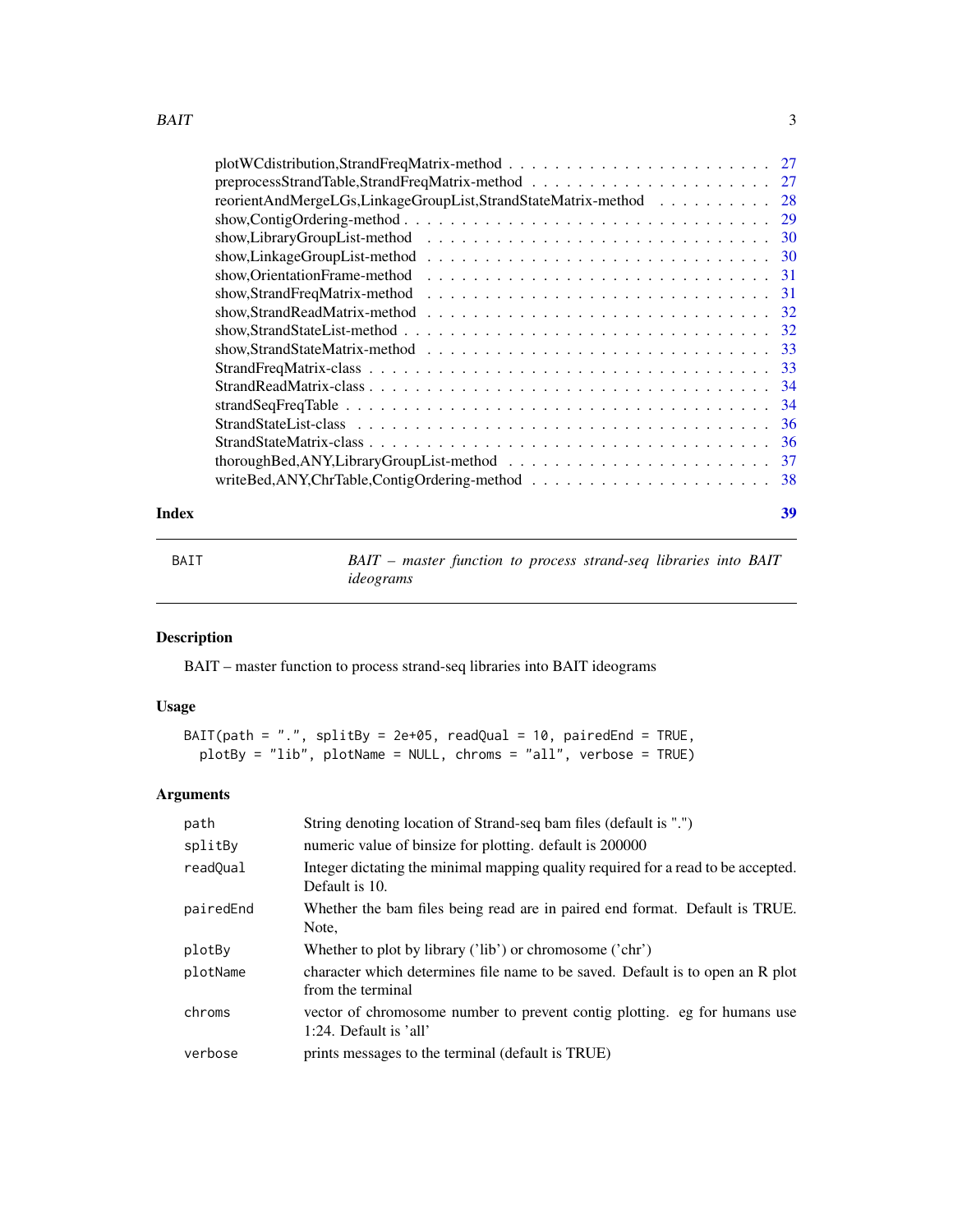#### <span id="page-3-0"></span>Value

ideogram plots

### Examples

## Not run:

```
#Not run because this takes a minute or two:
bamPath=file.path(system.file(package='contiBAIT'), 'extdata')
```
BAIT(bamPath, pairedEnd = FALSE) #our example data is single-end

## End(Not run)

barplotLinkageGroupCalls,LinkageGroupList,ChrTable-method *Bar plot all linkage groups, with the true chromosomes of contigs coloured.*

### Description

Bar plot all linkage groups, with the true chromosomes of contigs coloured.

#### Usage

```
## S4 method for signature 'LinkageGroupList,ChrTable'
barplotLinkageGroupCalls(object, chrTable,
 by = "lg", bySize = TRUE, returnTable = NULL, whichGroup = NULL,
 percentage = NULL)
```
#### Arguments

| object      | LinkageGroupList, as generated by clusterContigs                                                                                                                                                                                                                                                                                                                                                                                                         |
|-------------|----------------------------------------------------------------------------------------------------------------------------------------------------------------------------------------------------------------------------------------------------------------------------------------------------------------------------------------------------------------------------------------------------------------------------------------------------------|
| chrTable    | GRanges object containing assembly information about the contigs, including a<br>meta column called 'name' that has names matching the object. Note that the<br>rownames of chrTable should be the contig names, as they are used in object,<br>and the first column (chromosome name) will used to order by chromosome<br>if 'chr' option used in by parameter. To use a bam file header, the product of<br>makeChrTable(bamFile) is suitable for input |
| by          | whether to plot by linkage group (if 'lg') or chromosomes ('chr')                                                                                                                                                                                                                                                                                                                                                                                        |
| bySize      | logical value to return barplot either with LGs sorted by number of contigs or<br>size (in Mb). Default is TRUE.                                                                                                                                                                                                                                                                                                                                         |
| returnTable | Logical to return chromosome length matrix. Default is NULL                                                                                                                                                                                                                                                                                                                                                                                              |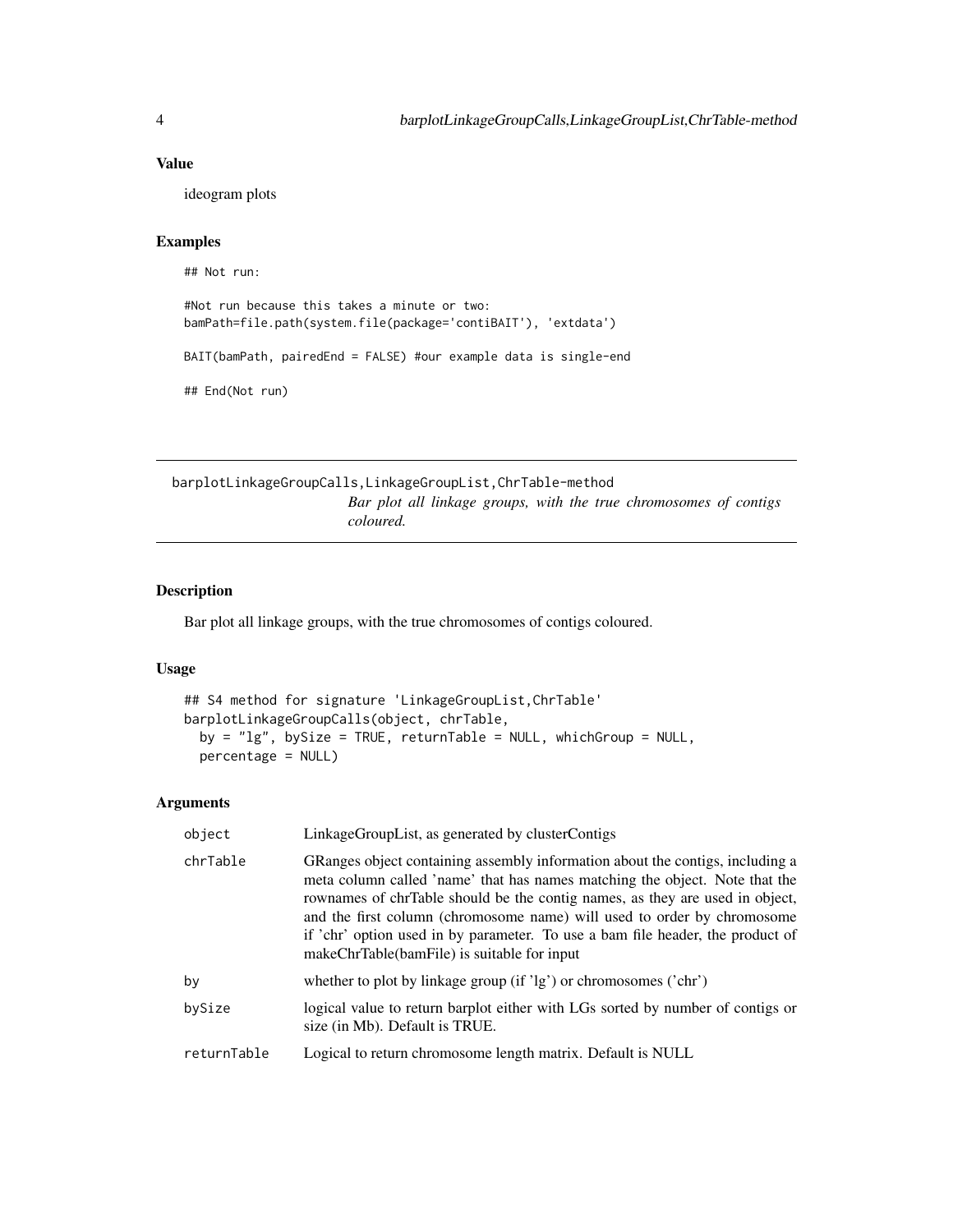### <span id="page-4-0"></span>ChrTable-class 5

| whichGroup | Numeric vector of groups to analyse. If by='lg', then only the subset of LGs<br>selected by which Group will be analyzed. If by='chr', then only subset of chro-<br>mosomes selected by which Group will be analyzed. Note to include legend,<br>use legend=rownames(chr.table) for $by='lg'$ , and legend=colnames(chr.table)<br>for $by='chr'$ |
|------------|--------------------------------------------------------------------------------------------------------------------------------------------------------------------------------------------------------------------------------------------------------------------------------------------------------------------------------------------------|
| percentage | Logical that returns the percentage of different chromosomes or LG within the<br>barplot. Default is NULL                                                                                                                                                                                                                                        |

### Value

a matrix of lengths of each chromosome (rows) in each linkage group (columns)

### Examples

```
data("exampleLGList")
data("exampleDividedChr")
```
barplotLinkageGroupCalls(exampleLGList, exampleDividedChr)

ChrTable-class *A class for storing chromosome/fragment lengths*

### Description

This class is a GRanges object with a meta column called name, which represents the fragment name.

#### Usage

```
ChrTable(chrRanges = GRanges())
```
#### Arguments

chrRanges a GRanges object with a meta column called name, which represents the fragment name

#### Value

a ChrTable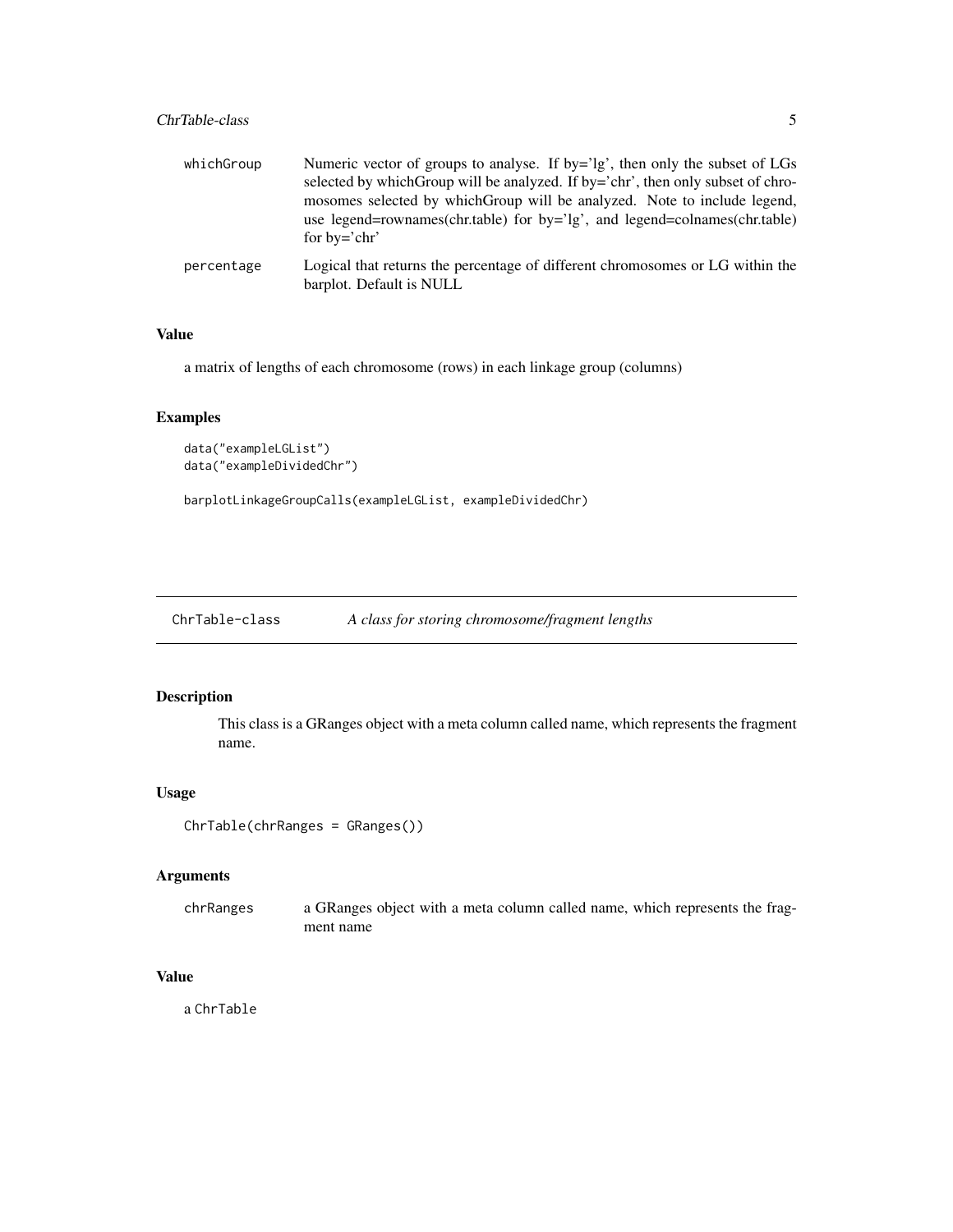<span id="page-5-0"></span>clusterContigs,StrandStateMatrix-method

*clusterContigs – agglomeratively clusters contigs into linkage groups based on strand inheritance*

### Description

clusterContigs – agglomeratively clusters contigs into linkage groups based on strand inheritance

### Usage

```
## S4 method for signature 'StrandStateMatrix'
clusterContigs(object, similarityCutoff = 0.7,
  recluster = NULL, minimumLibraryOverlap = 5, randomise = TRUE,
 randomSeed = NULL, randomWeight = NULL, clusterParam = NULL,
 clusterBy = "hetero", verbose = TRUE)
```
### Arguments

| object                | data. frame containing strand inheritance information for every contig (rows)<br>in every library (columns). This should be the product of strandSeqFreqTable                                                                               |  |
|-----------------------|---------------------------------------------------------------------------------------------------------------------------------------------------------------------------------------------------------------------------------------------|--|
| similarityCutoff      |                                                                                                                                                                                                                                             |  |
|                       | place contigs in a cluster when their strand state is at least this similar                                                                                                                                                                 |  |
| recluster             | Number of times to recluster and take the consensus of. If NULL, clustering is<br>run only once.                                                                                                                                            |  |
| minimumLibraryOverlap |                                                                                                                                                                                                                                             |  |
|                       | for two contigs to be clustered together, the strand inheritance must be present<br>for both contigs in at least this many libraries (in addition to their similarity<br>being at least similarityCutoff)                                   |  |
| randomise             | whether to reorder contigs before clustering                                                                                                                                                                                                |  |
| randomSeed            | random seed to initialize clustering                                                                                                                                                                                                        |  |
| randomWeight          | vector of weights for contigs for resampling. If NULL, uniform resampling<br>is used. Typically this should be a measure of contig quality, such as library<br>coverage, so that clustering tends to start from the better quality contigs. |  |
| clusterParam          | optional BiocParallelParam specifying cluster to use for parallel execution.<br>When NULL, execution will be serial.                                                                                                                        |  |
| clusterBy             | Method for performing clustering. Default is 'hetero' (for comparing heterozy-<br>gous calls to homozygous). Alternative is 'homo' (for compairson between the<br>two homozygous calls)                                                     |  |
| verbose               | prints function progress                                                                                                                                                                                                                    |  |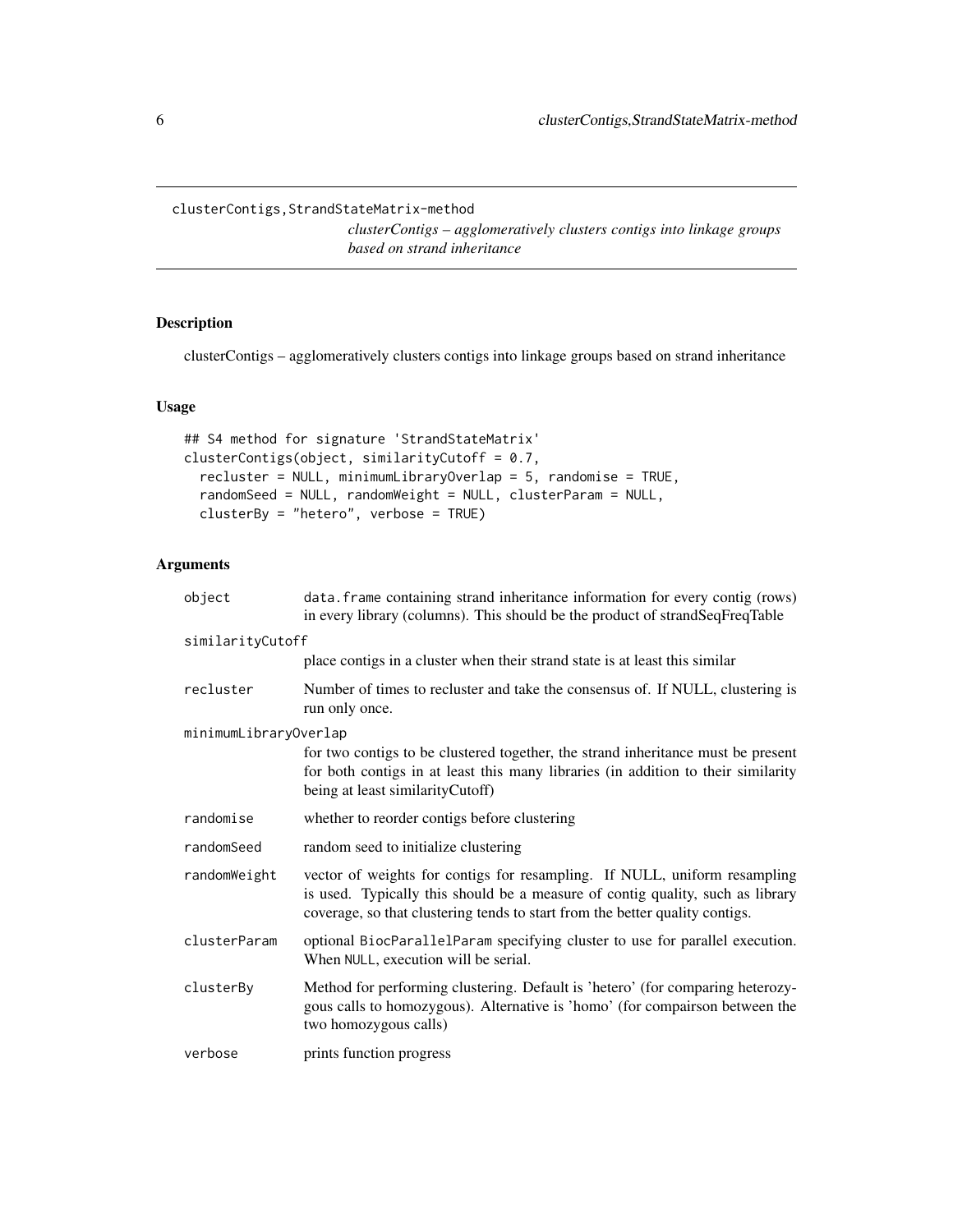#### <span id="page-6-0"></span>contiBAIT 7 and 2008 and 2008 and 2008 and 2008 and 2008 and 2008 and 2008 and 2008 and 2008 and 2008 and 2008

### Details

Note that a more stringent similarity cutoff will result in more clusters, and a longer run time, since at every iteration a distance is computed to the existing clusters. However, in lower-quality data, a more stringent cutoff may be necessary to reduce the number of contigs that are erroneously grouped.

Note that clusterParam requires BiocParallel to be installed.

### Value

LinkageGroupList of vectors containing labels of contigs belonging to each linkage group

### Examples

```
data("exampleWCMatrix")
```

```
clusteredContigs <- clusterContigs(exampleWCMatrix, verbose=FALSE)
show(clusteredContigs)
show(clusteredContigs[[1]])
```

| contiBAIT | contiBAIT – master function to process strand-seq libraries into or- |
|-----------|----------------------------------------------------------------------|
|           | dered linkage groups                                                 |

#### Description

contiBAIT – master function to process strand-seq libraries into ordered linkage groups

### Usage

```
contiBAIT(path = ".", cluster = 1, clusterParam = NULL,
  saveName = FALSE, filter = FALSE, readQual = 10, readLimit = 10,
 pairedEnd = TRUE, makePlots = FALSE, verbose = TRUE)
```
#### Arguments

| path         | String denoting location of Strand-seq bam files (default is ".")                                                                                                                          |
|--------------|--------------------------------------------------------------------------------------------------------------------------------------------------------------------------------------------|
| cluster      | Integer denoting the number of reclusterings to be performed for creating link-<br>age groups (default is 1)                                                                               |
| clusterParam | Number of parallel processors to use when clustering contigs. Default is NULL.                                                                                                             |
| saveName     | String denoting the file name for saved data. If FALSE, no intermediate files are<br>saved (default is FALSE)                                                                              |
| filter       | additional file to split chromosomes based on locations. If this parameter is<br>blank, a filter table will be automatically generated from the header of the first<br>file in bamFileList |
| readQual     | Integer dictating the minimal mapping quality required for a read to be accepted.<br>Default is 10.                                                                                        |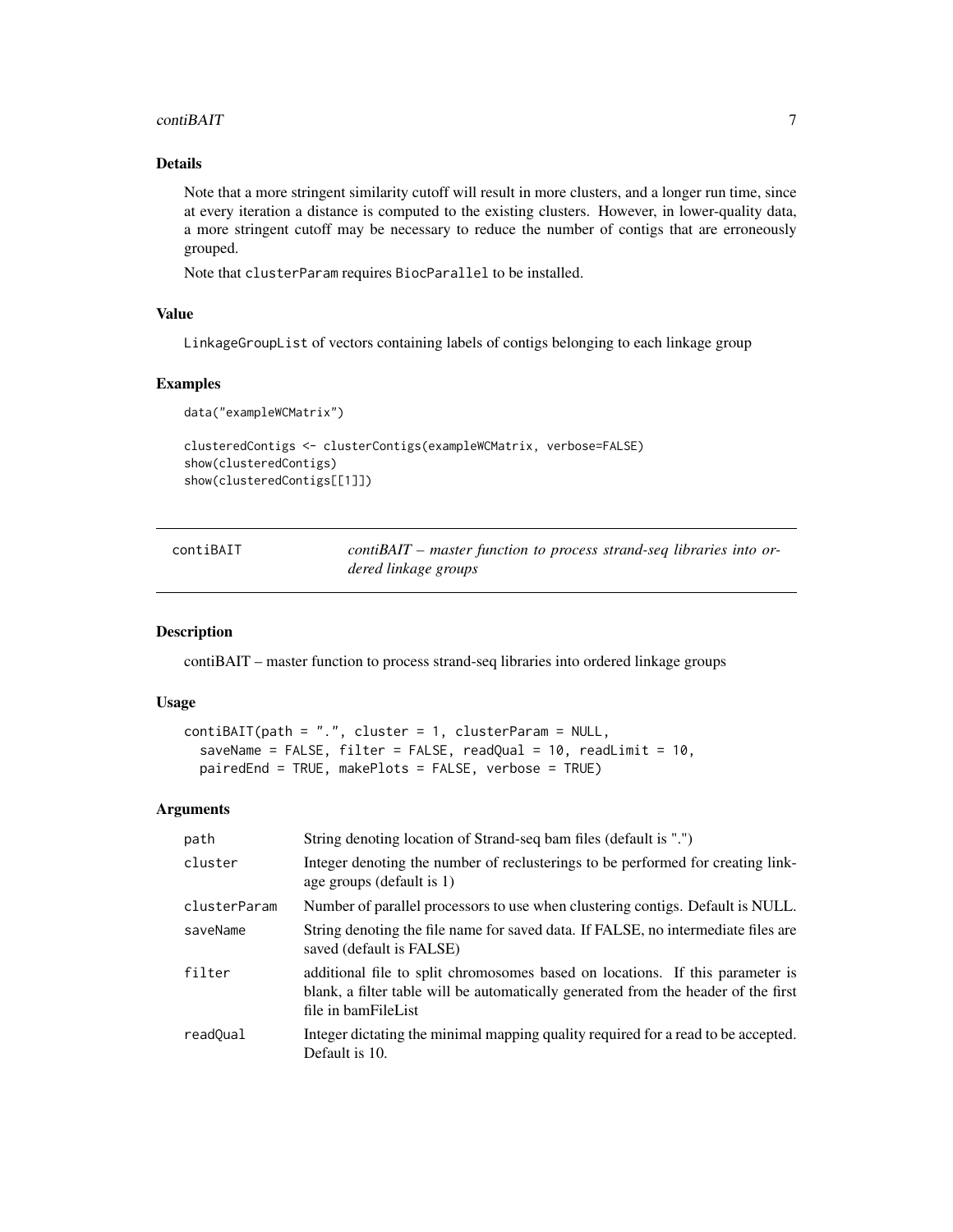<span id="page-7-0"></span>

| readLimit | Minimum number of reads on a contig to make a strand call. Default is 10                                                                                                              |
|-----------|---------------------------------------------------------------------------------------------------------------------------------------------------------------------------------------|
| pairedEnd | Whether the bam files being read are in paired end format. Default is TRUE.<br>Note, since paired reads will be the same direction, only first mate read of pair<br>is used in output |
| makePlots | Logical determining whether plots should be created. Default is TRUE                                                                                                                  |
| verbose   | prints messages to the terminal (default is TRUE)                                                                                                                                     |

#### Value

ordered contigs in bed format. Depending on options, intermediate files and plots will also be generated

#### Examples

```
#Get a list of BAM files containing libraries for cells from the same organism, aligned to the same genome
#In this case these are the example BAM files provided with the package (hence the call to system.file);
data("exampleDividedChr")
library(BiocParallel)
```

```
example.dir <- file.path(system.file(package='contiBAIT'), 'extdata')
```

```
orderedContigs <- contiBAIT(path=example.dir,
cluster=1,
clusterParam=MulticoreParam(),
filter=exampleDividedChr,
pairedEnd=FALSE)
```
ContigOrdering-class *A class for storing contig ordering of a linkage group*

#### Description

This class is a matrix of two character vectors that represent the calculated ordering of a linkage group. The first element of this matrix is the Linkage Group sub-setted by contigs with equal strand states across all libraries in the calculated order. The second element is the names of names of each contig in the calculated order.

#### Usage

```
ContigOrdering(ordering = character())
```
#### Arguments

ordering a matrix of two character vectors that represent the calculated ordering of a linkage group. The first element of this matrix is the Linkage Group sub-setted by contigs with equal strand states across all libraries in the calculated order. The second element is the names of names of each contig in the calculated order.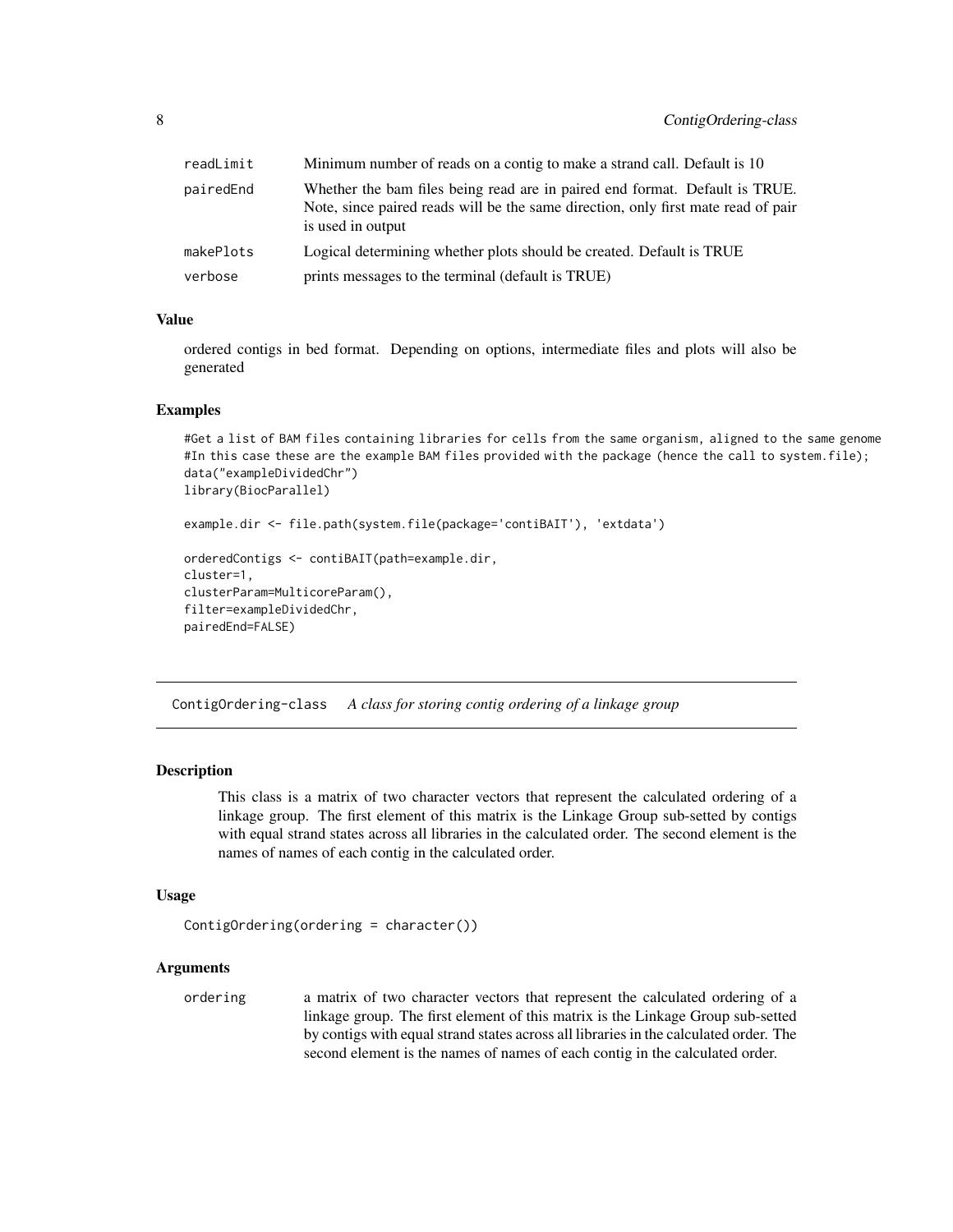### <span id="page-8-0"></span>exampleChrTable 9

### Value

a ContigOrdering

#### Examples

```
thisOrdering <- ContigOrdering(matrix(ncol=2, c( "LG1.11", "chr2:1000820-2001640",
"LG1.1", "chr2:3002461-4003281")))
```
exampleChrTable *Example of a ChromosomeTable, containing contigs and their lengths*

#### Description

Example of a ChromosomeTable, containing contigs and their lengths

| exampleContigOrder | Example of a ContigOrdering table, containing a list with a matrix of |
|--------------------|-----------------------------------------------------------------------|
|                    | ordered groups element and a StrandStateList element                  |

#### Description

Example of a ContigOrdering table, containing a list with a matrix of ordered groups element and a StrandStateList element

| exampleCrickFreq | An example Crick strand frequences extracted from BAMS by strand- |
|------------------|-------------------------------------------------------------------|
|                  | SeqFreqTable where BAITtables=TRUE                                |

#### Description

An example Crick strand frequences extracted from BAMS by strandSeqFreqTable where BAITtables=TRUE

exampleDividedChr *Example of a divided chromosome, containing contigs and their lengths*

#### Description

Example of a divided chromosome, containing contigs and their lengths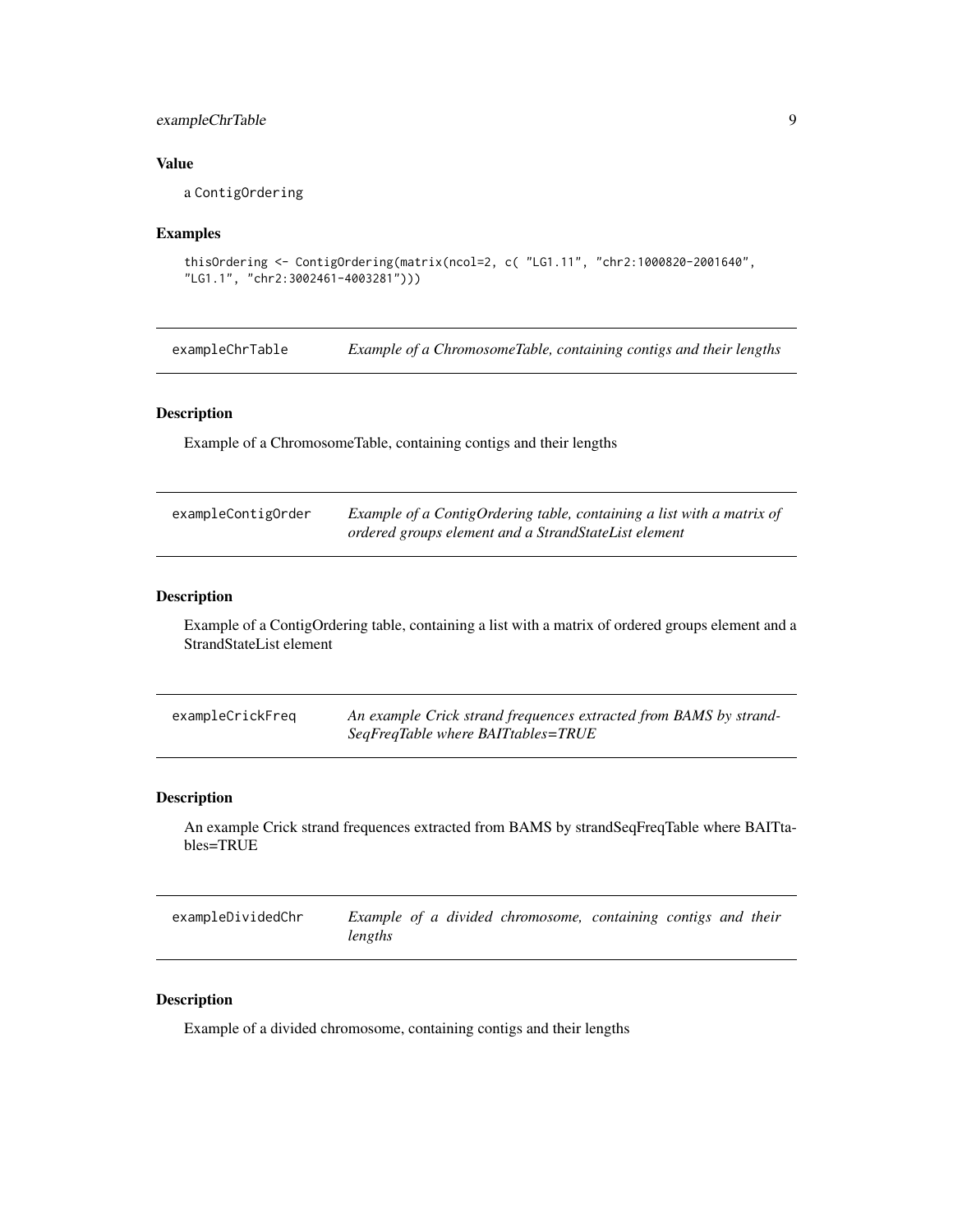<span id="page-9-0"></span>

### Description

Example of a LinkageGroupList output from clusterContigs

exampleLibList *Example of a LibraryGroupList, containing library names*

### Description

Example of a LibraryGroupList, containing library names

exampleReadCounts *Example of read counts extracted from BAMS by strandSeqFreqTable*

### Description

Example of read counts extracted from BAMS by strandSeqFreqTable

| exampleStrandFreq | Example of strand frequencies extracted from BAMS by strandSeqFre- |
|-------------------|--------------------------------------------------------------------|
|                   | <i>aTable</i>                                                      |

### Description

Example of strand frequencies extracted from BAMS by strandSeqFreqTable

| exampleWatsonFreq | An example Watson strand frequences extracted from BAMS by strand- |
|-------------------|--------------------------------------------------------------------|
|                   | SeqFreqTable where BAITtables=TRUE                                 |

#### Description

An example Watson strand frequences extracted from BAMS by strandSeqFreqTable where BAITtables=TRUE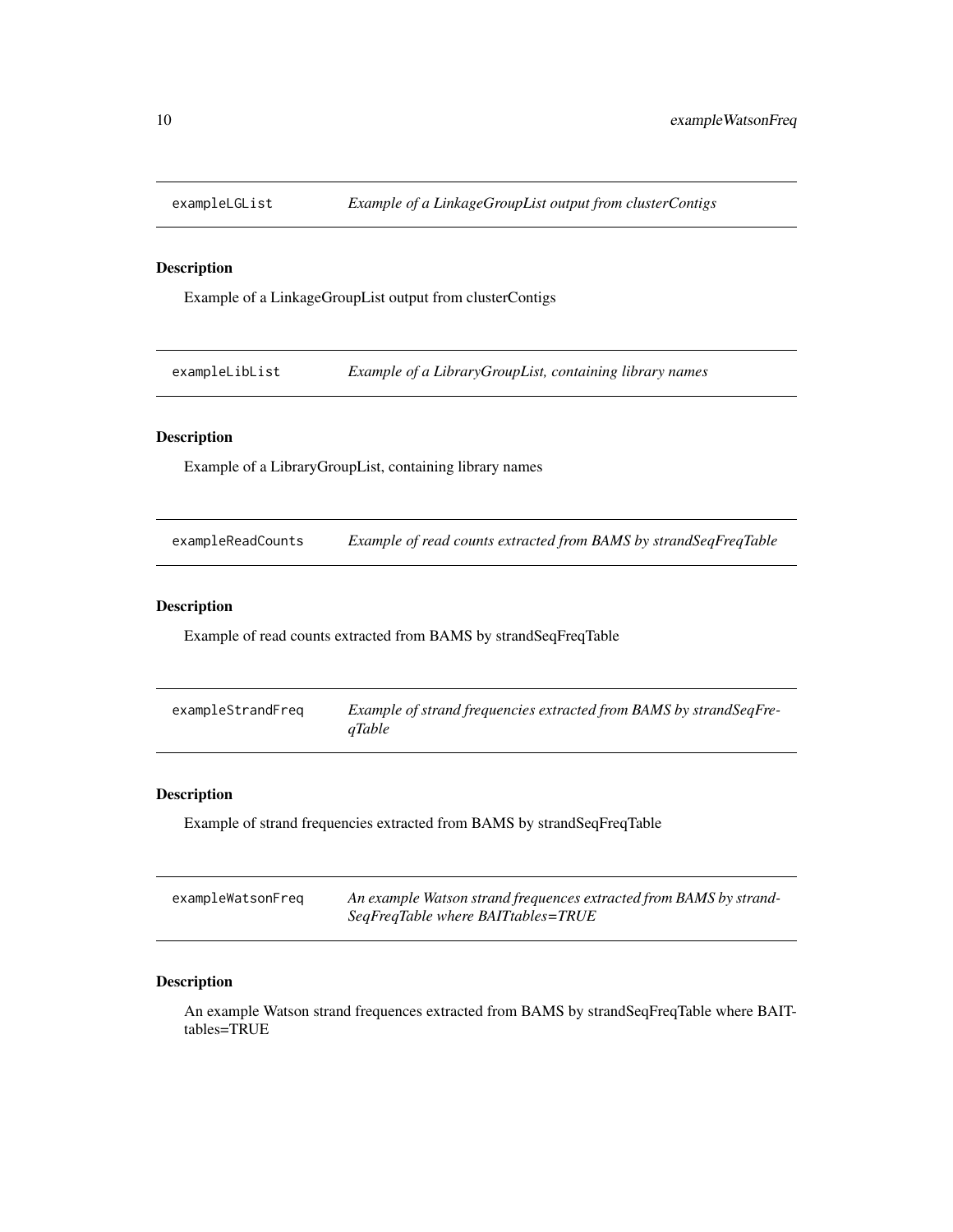<span id="page-10-0"></span>exampleWCMatrix *An example StrandStateMatrix containing WW, CC and WC calls for contigs*

### Description

An example StrandStateMatrix containing WW, CC and WC calls for contigs

findSexGroups,LinkageGroupList,StrandStateMatrix-method *Bar plot all linkage groups, with the true chromosomes of contigs coloured.*

#### Description

Bar plot all linkage groups, with the true chromosomes of contigs coloured.

#### Usage

## S4 method for signature 'LinkageGroupList, StrandStateMatrix' findSexGroups(linkageGroupList, strandStateMatrix, callThreshold = 0.2)

#### Arguments

| linkageGroupList  |                                                                                                                                                                                    |
|-------------------|------------------------------------------------------------------------------------------------------------------------------------------------------------------------------------|
|                   | a LinkageGroupList object as generated by clusterContigs                                                                                                                           |
| strandStateMatrix |                                                                                                                                                                                    |
|                   | a StrandStateMatrix object as generated by preprocessStrandTable                                                                                                                   |
| callThreshold     | a value between 0 and 1 to threshold the proportion of libraries in which scaf-<br>folds are heterozygous (ie unlikely to be a monosome sex chromosome). Default<br>value is $0.2$ |

#### Value

the same LinkageGroupList entered into the function, but with potential sex chromosomes highlighted in the name attribute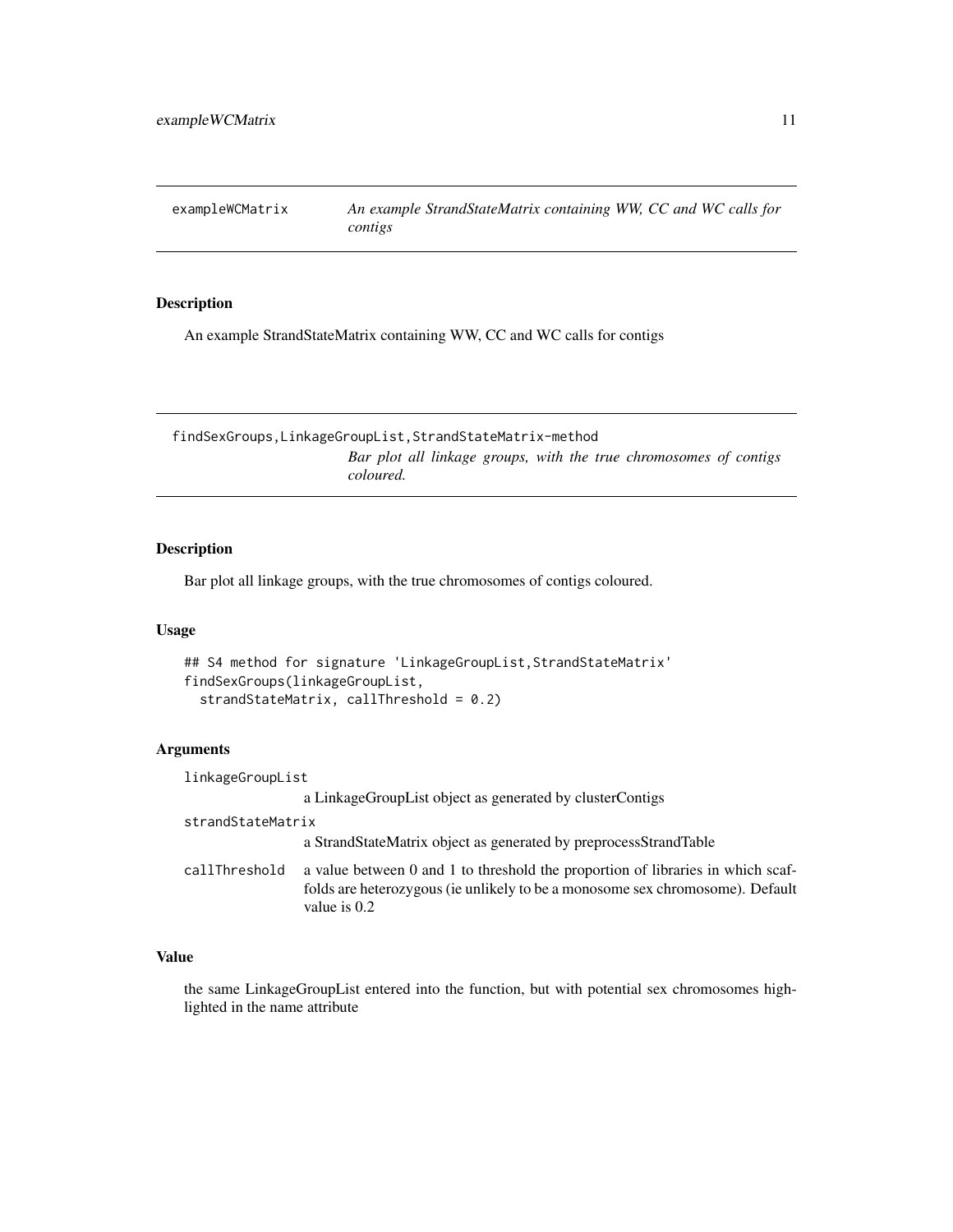<span id="page-11-0"></span>findSimilarLibraries,StrandStateMatrix,StrandReadMatrix,ChrTable-method *findSimilarLibraries – function to identify libraries that hare similar WC patterns on chromosomes*

### Description

findSimilarLibraries – function to identify libraries that hare similar WC patterns on chromosomes

#### Usage

```
## S4 method for signature 'StrandStateMatrix,StrandReadMatrix,ChrTable'
findSimilarLibraries(strandStateMatrix,
  strandReadMatrix, chrGrange, chrNum, cluster = 1, clusterParam = NULL,
  verbose = TRUE)
```
#### Arguments

strandStateMatrix

A strandStateMatrix object for all libraries across split fragments, derived from preprocessStrandTable

| strandReadMatrix |                                                                                                                                                                                                                                  |
|------------------|----------------------------------------------------------------------------------------------------------------------------------------------------------------------------------------------------------------------------------|
|                  | The number of reads present for each strandStateMatrix element. An object of<br>type strand ReadMatrix from strand Seq Freq Table                                                                                                |
| chrGrange        | File of type ChrTable (a GRanges object with a meta column titled 'name' de-<br>termining contig name) to split chromosomes based on locations. name meta<br>should match the rownames of strandStateMatrix and strandReadMatrix |
| chrNum           | The chromosome number to analyse                                                                                                                                                                                                 |
| cluster          | Number of times to recluster and take the consensus of. If NULL, clustering is<br>run only once                                                                                                                                  |
| clusterParam     | optional BiocParallelParam specifying cluster to use for parallel execution.<br>When NULL, execution will be serial.                                                                                                             |
| verbose          | prints messages to the terminal (default is TRUE)                                                                                                                                                                                |

### Value

a list of type LinkageGroupList with two elements; libraries that are mostly Watson, and those that are mostly Crick

### Examples

```
#Get a list of BAM files containing libraries for cells from the same organism, aligned to the same genome
#In this case these are the example BAM files provided with the package (hence the call to system.file);
data("exampleDividedChr")
data("exampleWCMatrix")
data("exampleReadCounts")
```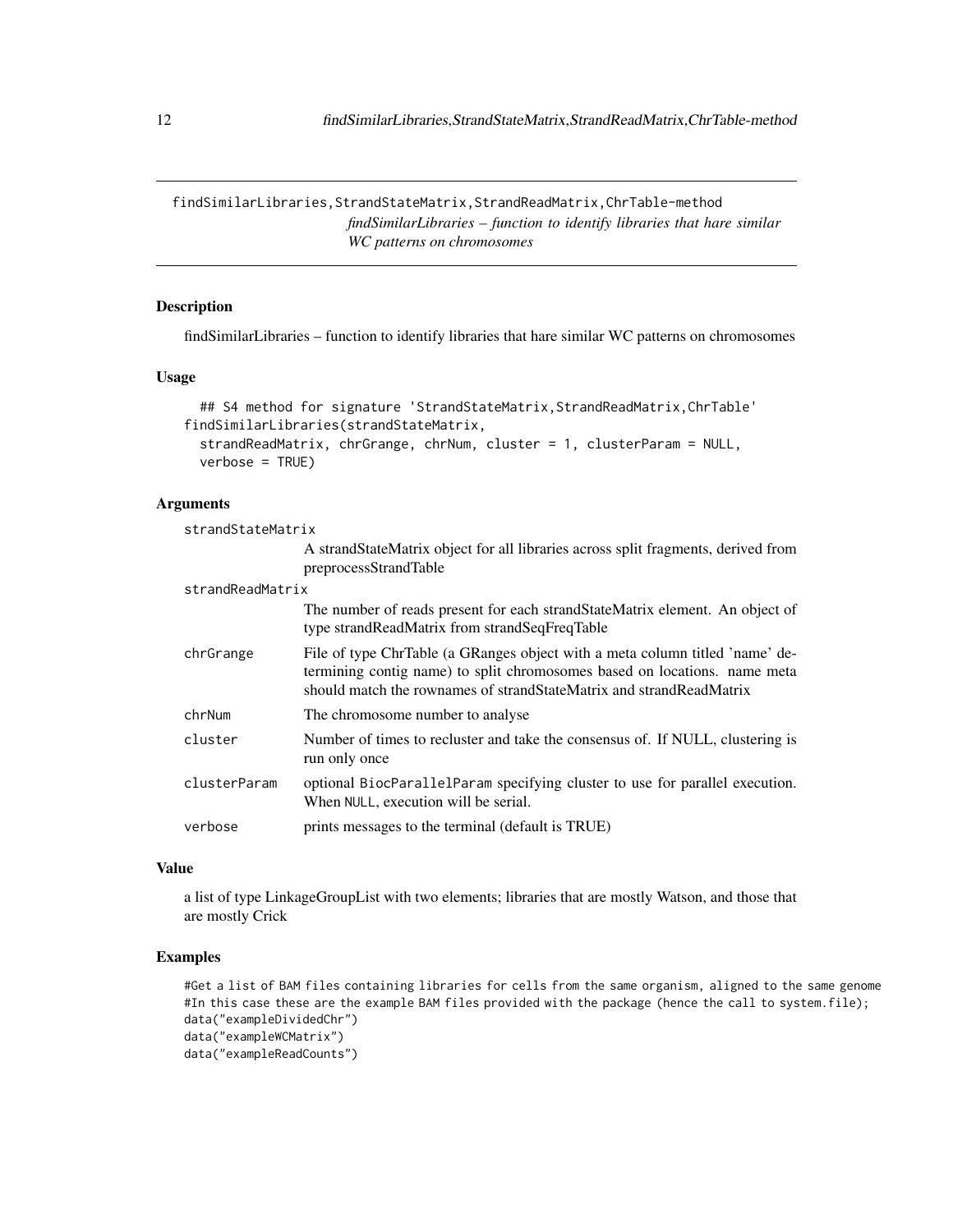```
library(BiocParallel)
example.dir <- file.path(system.file(package='contiBAIT'), 'extdata')
chrGrange <- exampleDividedChr[which(exampleDividedChr$name %in% rownames(exampleWCMatrix))]
exampleLibList <- lapply(seq_len(length(unique(seqnames(chrGrange)))), function(x) findSimilarLibraries(example
exampleLibList <- exampleLibList[!sapply(exampleLibList, is.null)]
exampleLibList <- LibraryGroupList(exampleLibList)
show(exampleLibList)
```
fixLinkageGroups,ContigOrdering,StrandStateList,LinkageGroupList-method *fixLinkageGroups – searches for discrepancies within ordered contigs to highlight erroneously merged fragments.*

#### Description

fixLinkageGroups – searches for discrepancies within ordered contigs to highlight erroneously merged fragments.

#### Usage

```
## S4 method for signature 'ContigOrdering, StrandStateList, LinkageGroupList'
fixLinkageGroups(contigOrdering,
  orderFrame, linkageGroupList, whichLG = NULL, relatedCutOff = 0.6,
  verbose = TRUE)
```
#### Arguments

|                                | contigordering a data.frame of ordered contigs with linkage group names of class Contigorder-<br>1 <sub>n</sub>                                             |
|--------------------------------|-------------------------------------------------------------------------------------------------------------------------------------------------------------|
| orderFrame<br>linkageGroupList | a list of StrandStateMatrix elements of class StrandStateList                                                                                               |
|                                | List of vectors containing names of contigs belonging to each LG of type Link-<br>ageGroupList.                                                             |
| whichLG                        | vector of integers specifying the element(s) of linkageGroupList to be ordered<br>(i.e. which specific linkage groups to try to order). Default is all LGs. |
| relatedCutOff                  | The minimal dissimilarity between adjacent contigs to subset a linkage group<br>into multiple smaller groups. Default is 0.6                                |
| verbose                        | Outputs information to the terminal. Default is TRUE.                                                                                                       |

#### Value

a LinkageGroupList with erroneously clustered contigs seperated into their own groups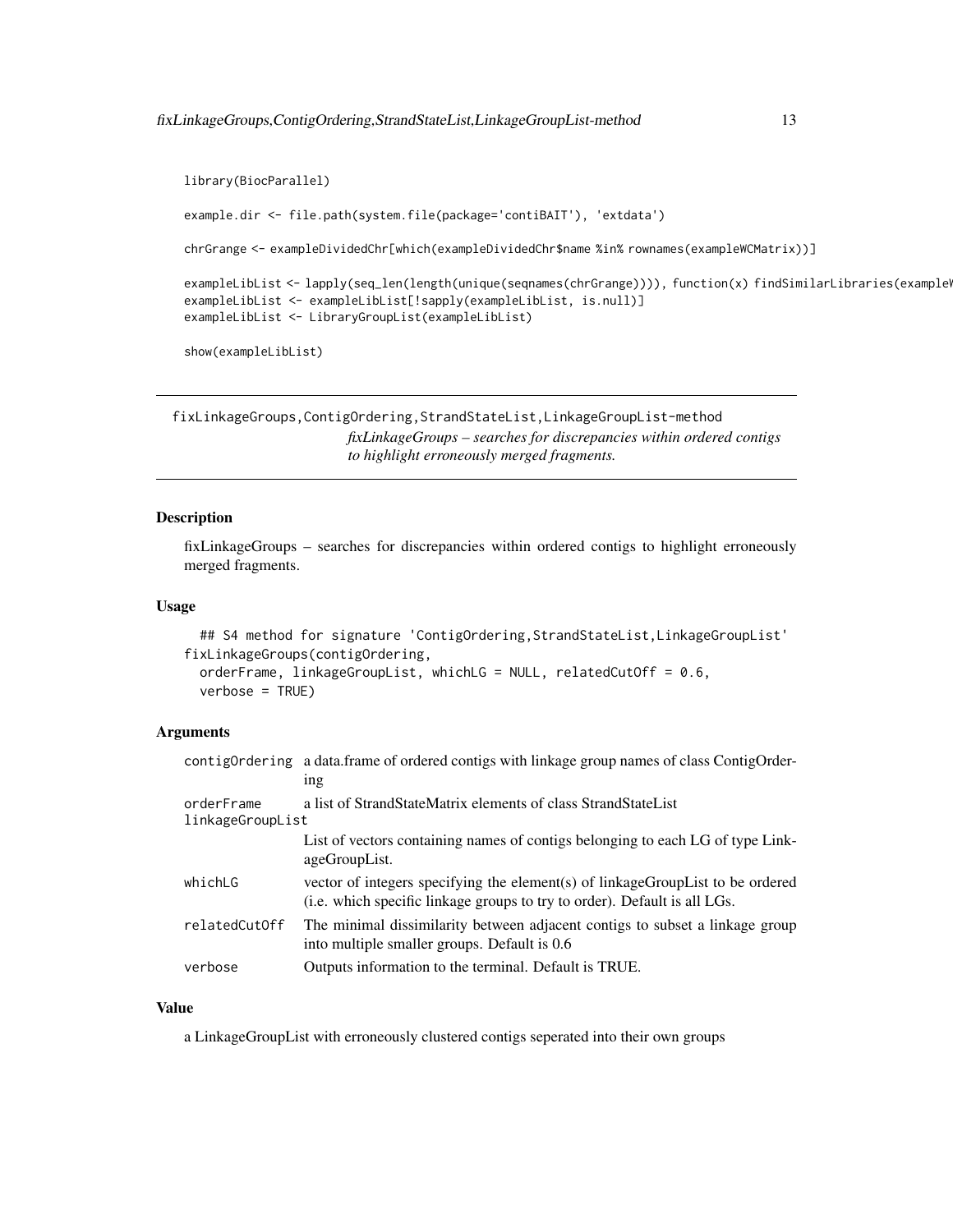<span id="page-13-0"></span>14flipOrderedLinkageGroups,ContigOrdering,StrandStateList,LinkageGroupList,StrandStateMatrix-method

flipOrderedLinkageGroups,ContigOrdering,StrandStateList,LinkageGroupList,StrandStateMatrix-method *flipOrderedLinkageGroups – Simple greedy algorithm to find misorientations within previously ordered LG.*

### Description

flipOrderedLinkageGroups – Simple greedy algorithm to find misorientations within previously ordered LG.

### Usage

```
## S4 method for signature
## 'ContigOrdering,StrandStateList,LinkageGroupList,StrandStateMatrix'
flipOrderedLinkageGroups(contigOrdering,
 orderFrame, linkageGroupList, strandStateMatrix, whichLG = NULL,
 maxiter = 100, dissimilarityCutoff = 0.3)
```
### Arguments

|                     | contigordering a data.frame of ordered contigs with linkage group names of class Contigorder-<br>ing                                                          |  |
|---------------------|---------------------------------------------------------------------------------------------------------------------------------------------------------------|--|
| orderFrame          | a list of StrandStateMatrix elements of class StrandStateList                                                                                                 |  |
| linkageGroupList    |                                                                                                                                                               |  |
|                     | List of vectors containing names of contigs belonging to each LG of type Link-<br>ageGroupList. Should be ordered as the output of orderAllLinkageGroups[[3]] |  |
| strandStateMatrix   |                                                                                                                                                               |  |
|                     | a StrandStateMatrix to be reoriented                                                                                                                          |  |
| whichLG             | vector of integers specifying the element(s) of linkageGroupList to be ordered<br>(i.e. which specific linkage groups to try to order). Default is all LGs.   |  |
| maxiter             | The number of iterations used to find the optimal path. Default is 100                                                                                        |  |
| dissimilarityCutoff |                                                                                                                                                               |  |
|                     | The minimum amount of dissimilarity needed to start reorienting contigs. De-<br>fault is $0.3$ .                                                              |  |

### Value

a StrandStateMatrix with misorientations resolved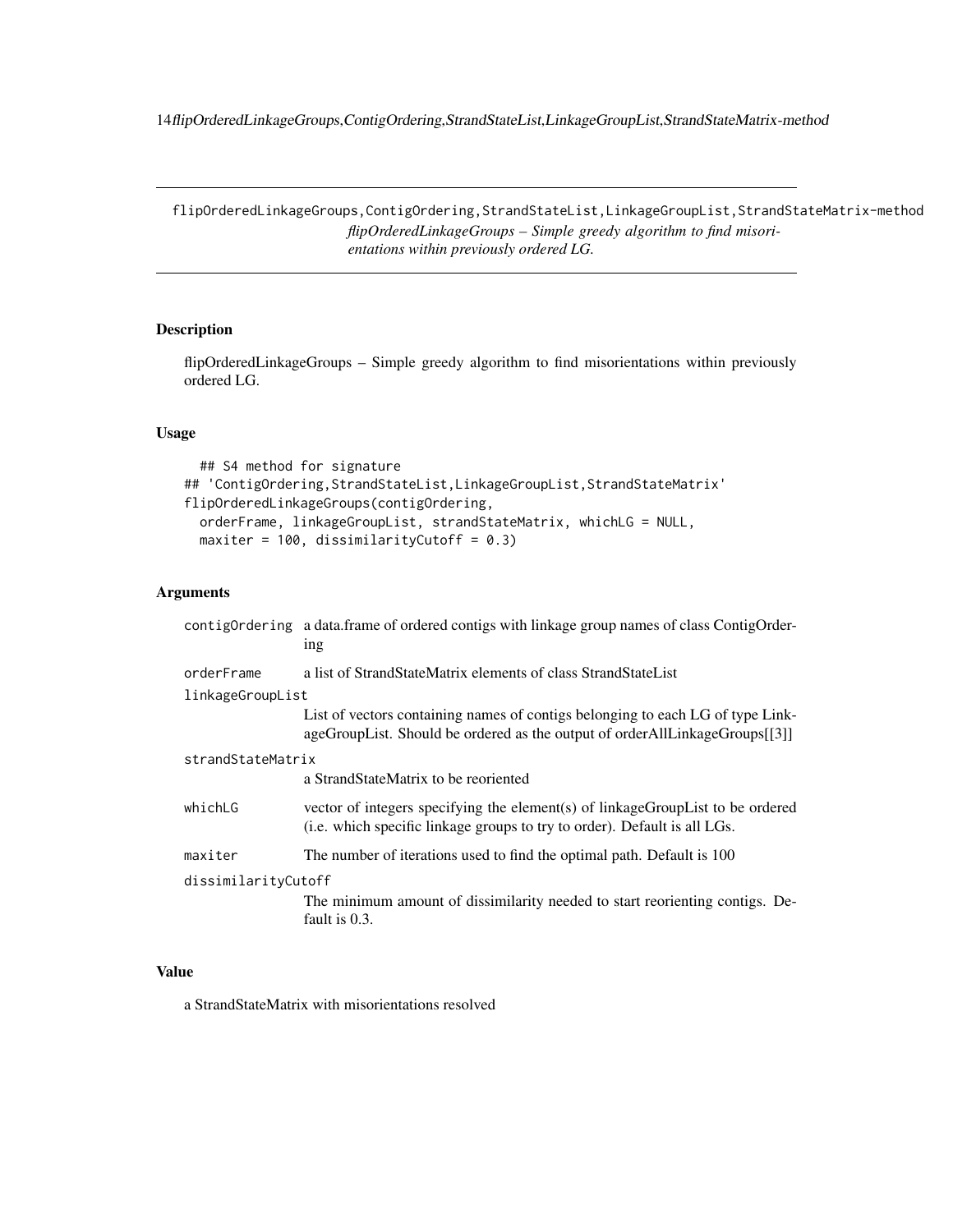<span id="page-14-0"></span>highlightAssemblyErrors

*highlightAssemblyErrors – Master function to identify misorientations and chimeras in the assembly*

### Description

highlightAssemblyErrors – Master function to identify misorientations and chimeras in the assembly

### Usage

```
highlightAssemblyErrors(path, splitBy = 1e+06, cluster = 1,
 clusterParam = NULL, pairedEnd = TRUE, qual = 10, gapFile = NULL,
  verbose = TRUE)
```
#### Arguments

| path         | String denoting location of Strand-seq bam files                                                                     |
|--------------|----------------------------------------------------------------------------------------------------------------------|
| splitBy      | integer determining the average size contigs should be split by                                                      |
| cluster      | Number of times to recluster and take the consensus of. If NULL, clustering is<br>run only once.                     |
| clusterParam | optional BiocParallelParam specifying cluster to use for parallel execution.<br>When NULL, execution will be serial. |
| pairedEnd    | Whether the bam files being read are in paired end format. Default is TRUE.<br>Note,                                 |
| qual         | Mapping quality threshold. Default is 1                                                                              |
| gapFile      | A GRanges object consisting of start and end locations of assembly gaps (defaul<br>it NULL)                          |
| verbose      | prints messages to the terminal (default is TRUE)                                                                    |

#### Value

a directional ChrTable object that can be used in downstream functions (strandSeqFreqTable)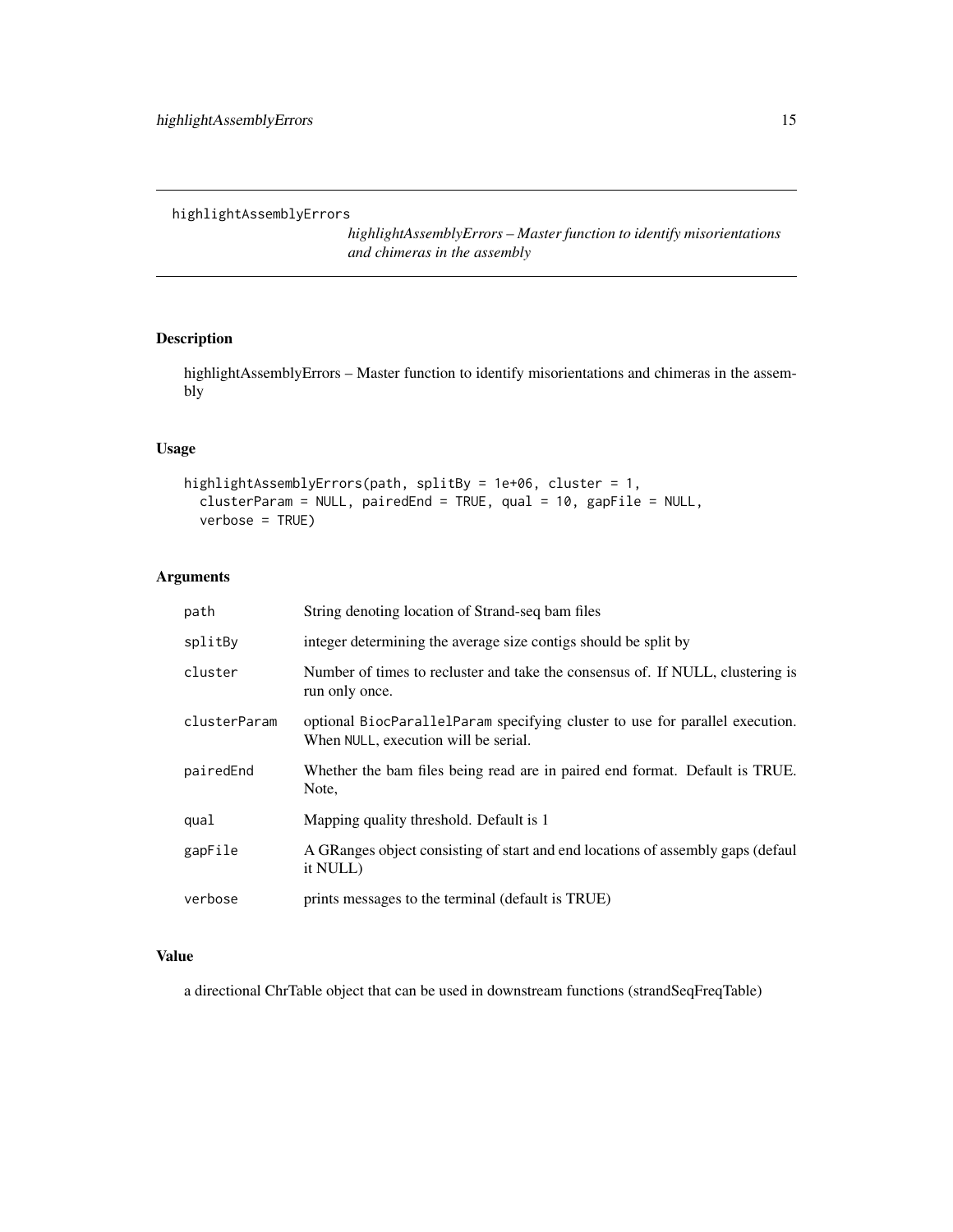<span id="page-15-0"></span>ideogramPlot,StrandReadMatrix,StrandReadMatrix,ChrTable-method *ideogramPlot – plots BAIT-like ideograms*

### Description

ideogramPlot – plots BAIT-like ideograms

#### Usage

```
## S4 method for signature 'StrandReadMatrix,StrandReadMatrix,ChrTable'
ideogramPlot(WatsonFreqList,
 CrickFreqList, chrTable, plotBy = "lib", sizeProportional = NULL,
  showPage = NULL, orderFrame = NULL, orientationData = NULL,
 verbose = TRUE)
```
### Arguments

|                  | WatsonFreqList data.frame of Watson calls. Product of strandSeqFreqTable[[3]] when BAITta-<br>bles=TRUE                                                                                                                                                                                                                                                                                                                                                                                                                     |
|------------------|-----------------------------------------------------------------------------------------------------------------------------------------------------------------------------------------------------------------------------------------------------------------------------------------------------------------------------------------------------------------------------------------------------------------------------------------------------------------------------------------------------------------------------|
| CrickFreqList    | data.frame of Crick calls. Product of strandSeqFreqTable[[4]] when BAITta-<br>bles=TRUE                                                                                                                                                                                                                                                                                                                                                                                                                                     |
| chrTable         | A data.frame consisting of chromosomes and lengths. Generated by makeChrTable().<br>Note rownames equal to chromosome names are required                                                                                                                                                                                                                                                                                                                                                                                    |
| plotBy           | Whether to generate a plot for each library ('lib') or a plot for each chromosome<br>('chr')                                                                                                                                                                                                                                                                                                                                                                                                                                |
| sizeProportional |                                                                                                                                                                                                                                                                                                                                                                                                                                                                                                                             |
|                  | The plotter will divide each fragment into a discrete number of bins of size<br>sizeProportional and distribute reads across them. For example, when set to<br>200000, the all contigs in each linkage group will be split into 200kb fragments<br>and each fragment will have an equal proportion of the reads derived from that<br>fragment. This ultimately rescales the ideograms such that LGs with the greatest<br>DNA content are the biggest, as opposed to teh LGs with the most contigs.<br>Default value is NULL |
| showPage         | Integer specifying which LG (if $plotBy='chr'$ ) or libraries (if $plotBy='lib'$ ) to<br>plot. Useful when not plotting to a file, or when wishing to subset data. Default<br>is NULL                                                                                                                                                                                                                                                                                                                                       |
| orderFrame       | ordered data.frame of contigs (produced by orderAllLinkageGroups). Default is<br>FALSE, where plots will be made from elements in chrTable.                                                                                                                                                                                                                                                                                                                                                                                 |
| orientationData  |                                                                                                                                                                                                                                                                                                                                                                                                                                                                                                                             |
|                  | ChrTable of contig orientations telling which reads to flip Watson and Crick<br>counts                                                                                                                                                                                                                                                                                                                                                                                                                                      |
| verbose          | prints messages to the terminal (default is TRUE)                                                                                                                                                                                                                                                                                                                                                                                                                                                                           |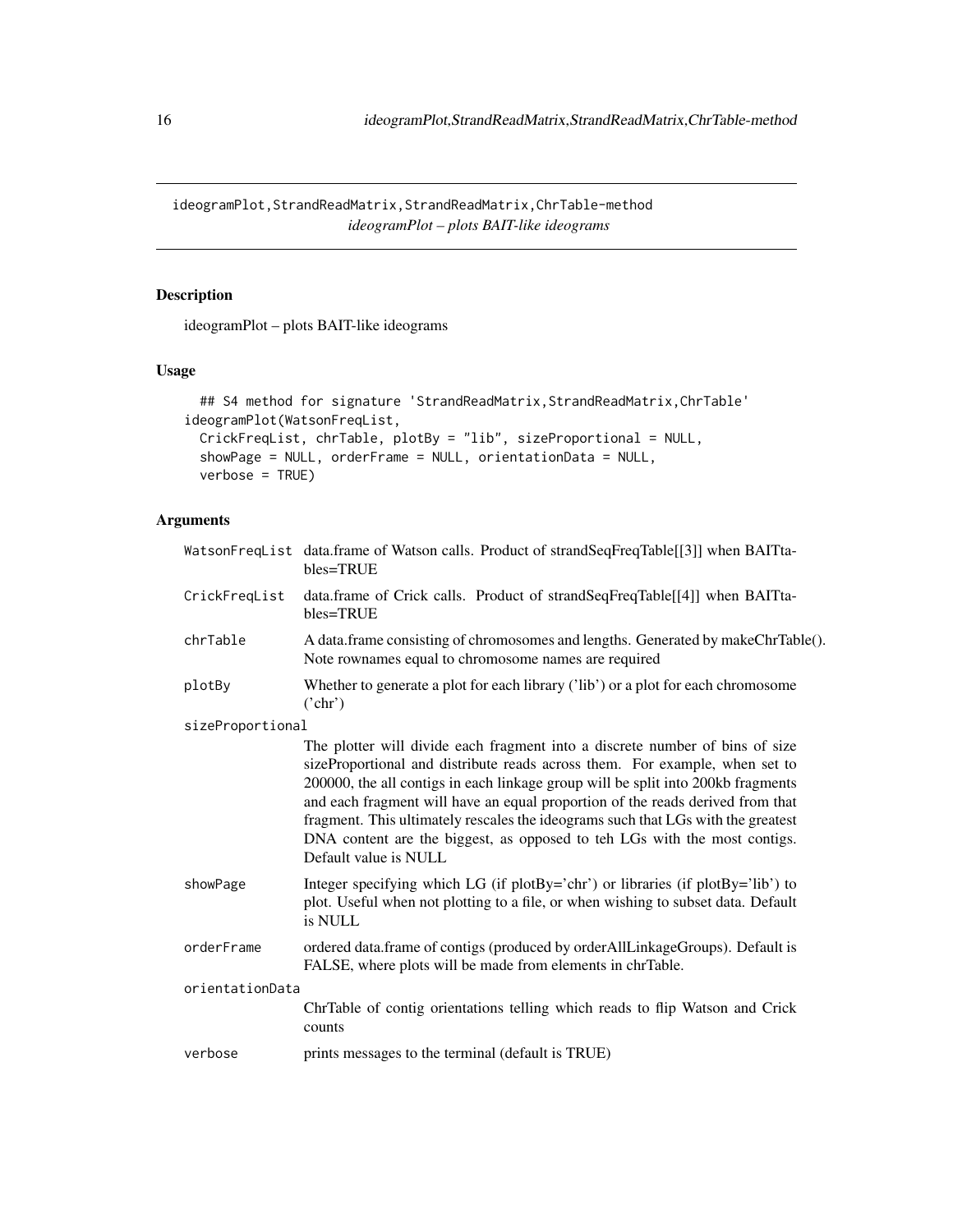#### <span id="page-16-0"></span>Value

ordered contigs in bed format. Depending on options, intermediate files and plots will also be generated

#### Examples

```
data("exampleWatsonFreq")
data("exampleCrickFreq")
data('exampleDividedChr')
singleWatsonLibrary <- StrandReadMatrix(exampleWatsonFreq[,2, drop=FALSE])
singleCrickLibrary <- StrandReadMatrix(exampleCrickFreq[,2, drop=FALSE])
```
ideogramPlot(singleWatsonLibrary, singleCrickLibrary, exampleDividedChr)

LibraryGroupList-class

*A class for storing library group calls for contigs*

#### Description

This class is a list of lists, each primary list element is a chromosome/contig, and contains 2 sub-list elements: a list of 'Mostly Watson" and "Mostly Crick" library names.

#### Usage

```
LibraryGroupList(libraryGroups = list(), names = character())
```
#### Arguments

|       | library Groups a list of lists, with each primary list element representing a chromosome with |
|-------|-----------------------------------------------------------------------------------------------|
|       | two internal list elements; a character vector of mostly watson library names,                |
|       | and a character vector of mostly Crick library names                                          |
| names | a vector of names of linkage groups                                                           |

#### Value

a LibraryGroupList

#### Examples

```
lg1 <- LinkageGroupList(list(a=c('library1', 'library2'), b=c('library3')), names=c('chr1_Mostly_Crick', 'chr1_M
lg2 <- LinkageGroupList(list(a=c('library1'), b=c('library6', 'library4')), names=c('chr2_Mostly_Crick', 'chr2_M
libList <- LibraryGroupList(list(lg1, lg2))
```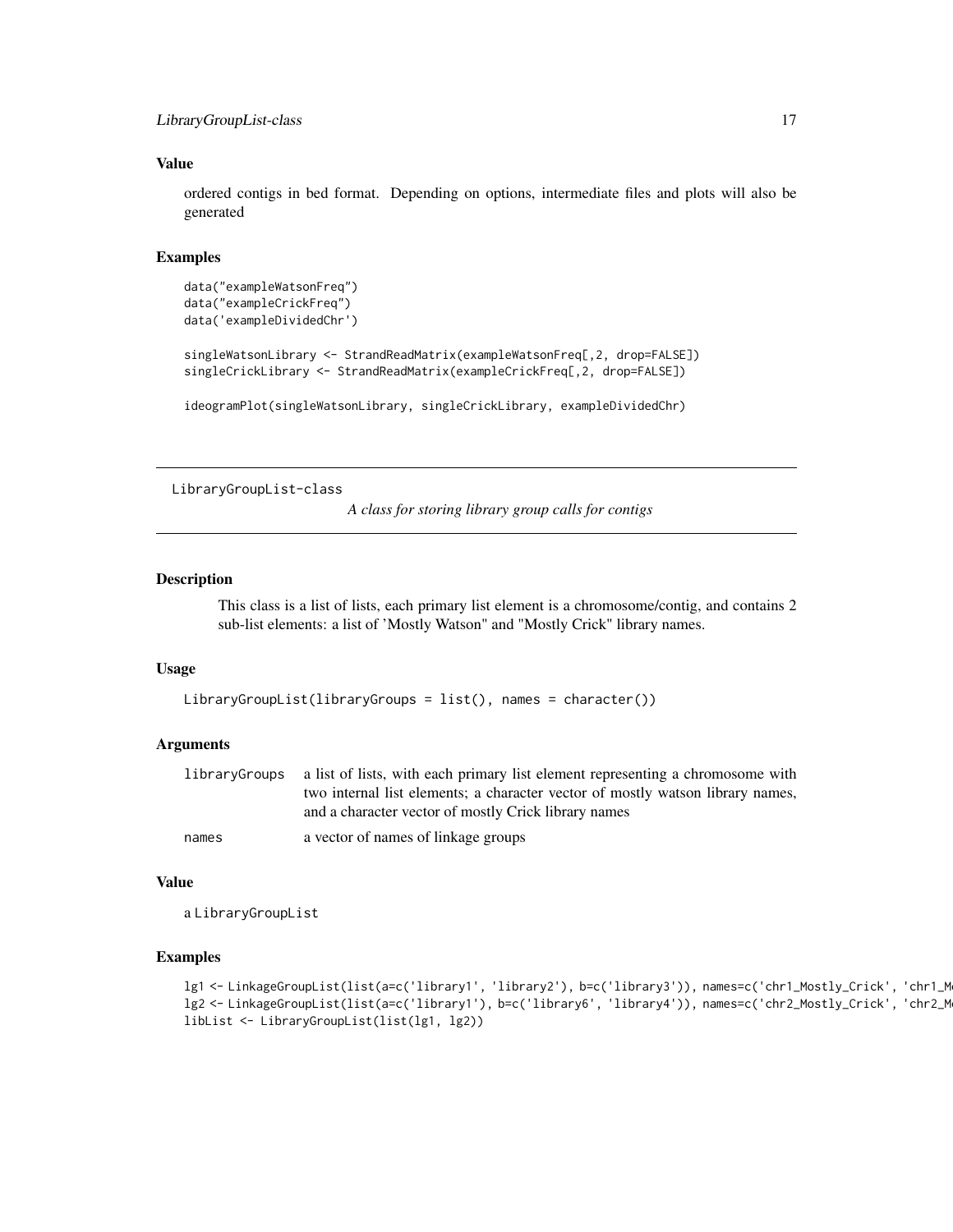```
LinkageGroupList-class
```
*A class for storing linkage group calls for contigs*

#### Description

This class is simply a list of character strings containing the names of linkage groups.

### Usage

```
LinkageGroupList(linkageGroups = list(), names = character())
```
#### Arguments

linkageGroups a list of character vectors of names of contigs in each LG names a vector of names of linkage groups

#### Value

a LinkageGroupList

#### Examples

```
lgList <- LinkageGroupList(list(lg1=c('contig1', 'contig2'), lg2=c('contig3')),
names=c('lg1', 'lg20'))
```
locateMisorients,GRanges-method

*locateMisorients – function to identify libraries that hare similar WC patterns on chromosomes*

#### Description

locateMisorients – function to identify libraries that hare similar WC patterns on chromosomes

#### Usage

```
## S4 method for signature 'GRanges'
locateMisorients(compiledGrange, gapFile = NULL,
 stateNum = 3, readCutOff = 40, verbose = TRUE)
```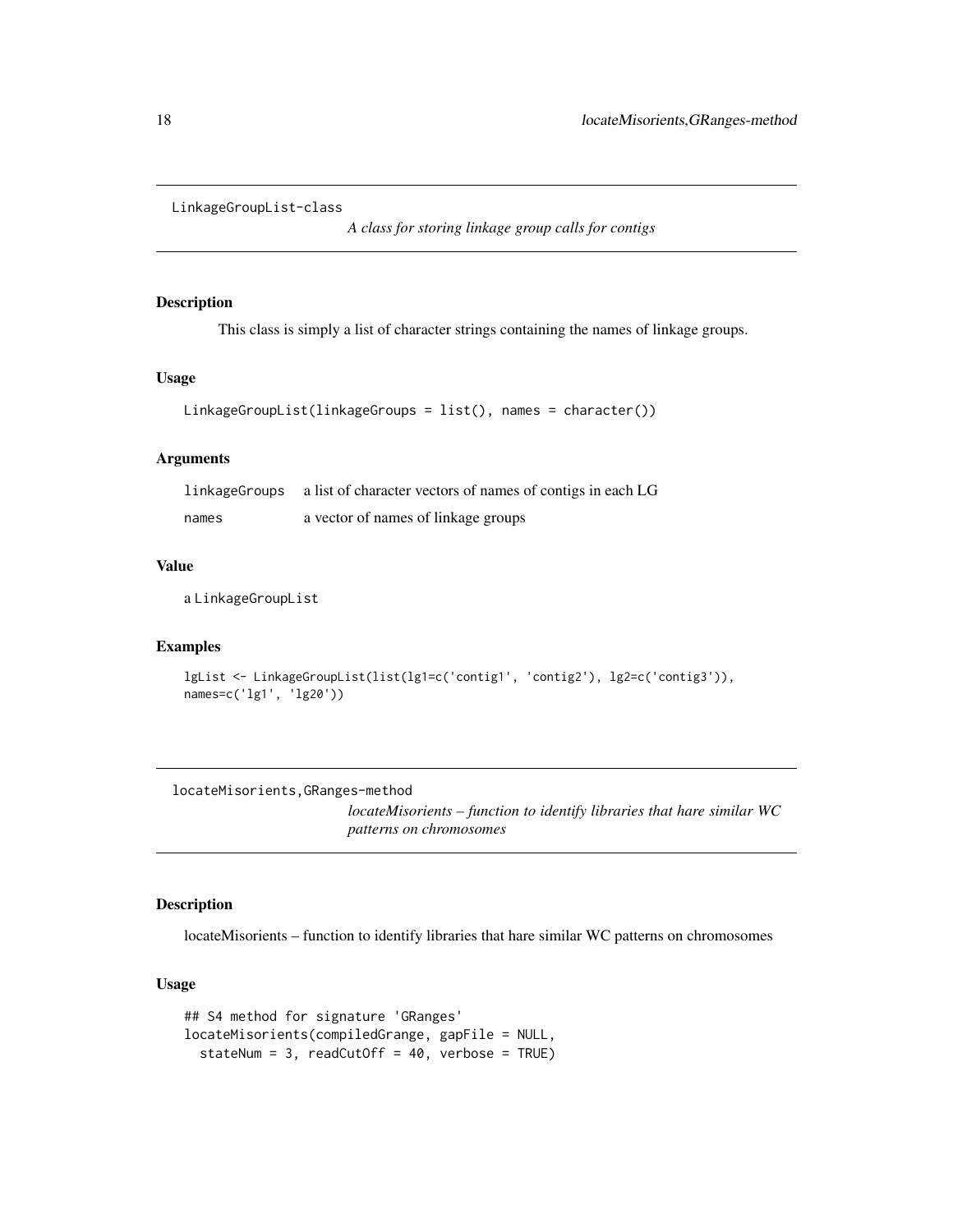### <span id="page-18-0"></span>Arguments

|            | compiled Grange A GRanges object consisting of read locations. Can be an individual file or the<br>product of thorough Bed |
|------------|----------------------------------------------------------------------------------------------------------------------------|
| gapFile    | A GRanges object consisting of start and end locations of assembly gaps (defaul<br>it NULL)                                |
| stateNum   | The number of expected strand states. Default is 3 (WW, WC and CC). Function<br>may exhibit unusual behaviour is changed   |
| readCutOff | The minimal number of reads required to make an accurate strand state call.<br>Default is 40.                              |
| verbose    | prints messages to the terminal (default is TRUE)                                                                          |

### Value

a list of ChrTable objects. The first is a ChrTable of misorientations detected. The second is a ChrTable of chimera detected. Output can be used in downstream functions (strandSeqFreqTable)

makeBoxPlot,ChrTable,LinkageGroupList-method *makeBoxPlot – creates boxplot of contigs included in the analysis vs those excluded*

### Description

makeBoxPlot – creates boxplot of contigs included in the analysis vs those excluded

### Usage

## S4 method for signature 'ChrTable,LinkageGroupList' makeBoxPlot(chrTable, linkage.contigs)

#### Arguments

| chrTable        | A GRanges object consisting of contigs and positions. A meta column called |
|-----------------|----------------------------------------------------------------------------|
|                 | names' must be present with names in the same format as those from link-   |
|                 | age.contigs. Generated by makeChrTable().                                  |
| linkage.contigs |                                                                            |

A list of clustered contigs, generated by clusterContigs()

#### Value

a box plot of included and excluded contigs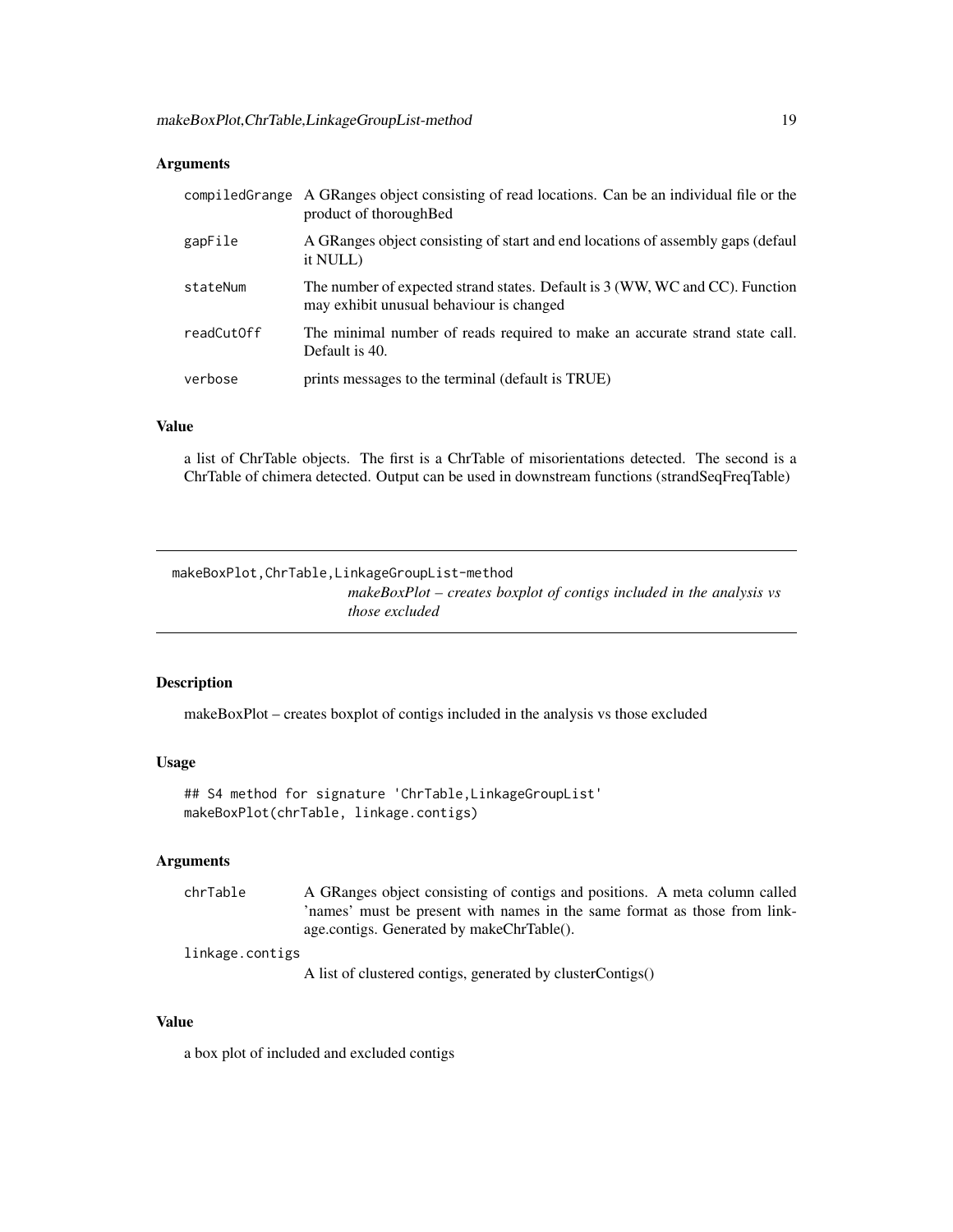#### Examples

#make an example barplot of data

```
data("exampleLGList")
data("exampleChrTable")
makeBoxPlot(exampleChrTable, exampleLGList)
```
makeChrTable *makeChrTable – Pulls out chromosome and length data from the header of a bam file*

### Description

makeChrTable – Pulls out chromosome and length data from the header of a bam file

### Usage

```
makeChrTable(bamFile, splitFile = NULL, splitBy = NULL, verbose = TRUE)
```
#### Arguments

| bamFile   | string of location of a bam file to extract header data from                                                                                                                            |
|-----------|-----------------------------------------------------------------------------------------------------------------------------------------------------------------------------------------|
| splitFile | GRanges object (of type chr, start and end: no strand or meta columns) of loca-<br>tions in which to split the assembly, such as previously determined locations of<br>contig chimerism |
| splitBy   | integer determining the average size contigs should be split by                                                                                                                         |
| verbose   | if FALSE, no messages appear on terminal                                                                                                                                                |
|           |                                                                                                                                                                                         |

### Details

makeChrTable creates a table with chromosome name and chromosome length by extracting header data from the supplied bam file.

#### Value

a GRanges object of class ChrTable, containing information on the organism's chromosomes as extracted from the BAM file header.

#### Examples

#Get an example BAM file and generate a chromosome table featuring fragment names and lengths

example.bam <- list.files(file.path(system.file(package='contiBAIT'), 'extdata'), full.names=TRUE)[1]

chrTable <- makeChrTable(example.bam)

<span id="page-19-0"></span>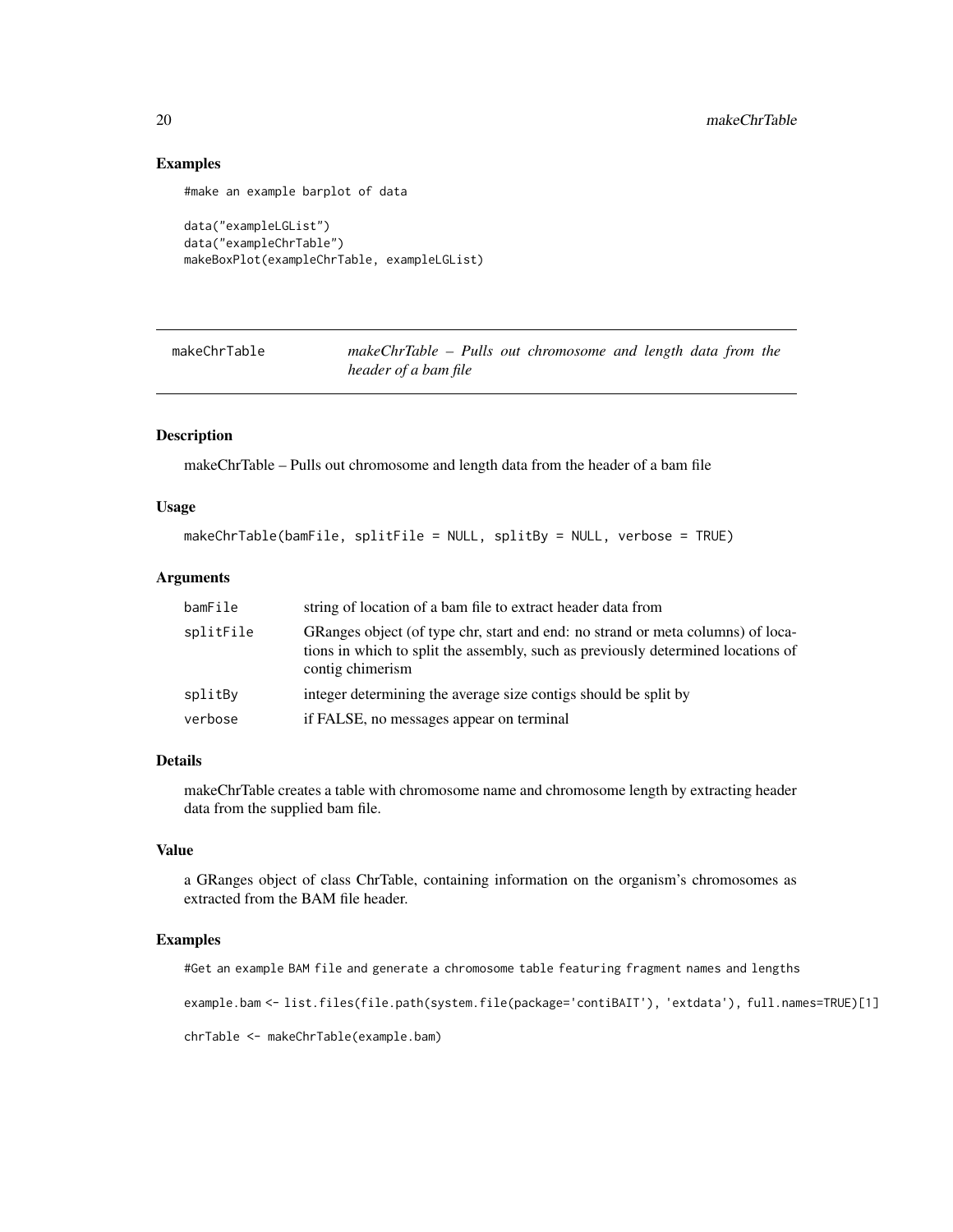### <span id="page-20-0"></span>mapGapFromOverlap 21

show(chrTable)

dividedChr <- makeChrTable(example.bam, splitBy=1000000)

show(dividedChr)

mapGapFromOverlap *mapGapFromOverlap – function to co-localize strand state changes with assembly gaps*

#### Description

mapGapFromOverlap – function to co-localize strand state changes with assembly gaps

#### Usage

```
mapGapFromOverlap(sceFile, gapFile, chrTable, verbose = TRUE,
 overlapNum = 4)
```
#### Arguments

| sceFile    | GRanges object of strand state change locations in BED format                                             |
|------------|-----------------------------------------------------------------------------------------------------------|
| gapFile    | GRanges object of assembly gaps in BED format (can be downloaded from<br>UCSC table browser)              |
| chrTable   | GRanges object of chromosome table (product of makeChrTable)                                              |
| verbose    | prints messages to the terminal (default is TRUE)                                                         |
| overlapNum | Minimal number of strand state changes that overlap with a gap before assembly<br>is cut at that location |

#### Value

a GRanges object of all contigs split by regions where the sceFile and gapFile GRanges objects overlap.

mergeFlankedLGs,LinkageGroupList,StrandStateMatrix-method *mergeFlankedLGs – searches for similarities at the ends of ordered linkage groups to chain groups together*

#### Description

mergeFlankedLGs – searches for similarities at the ends of ordered linkage groups to chain groups together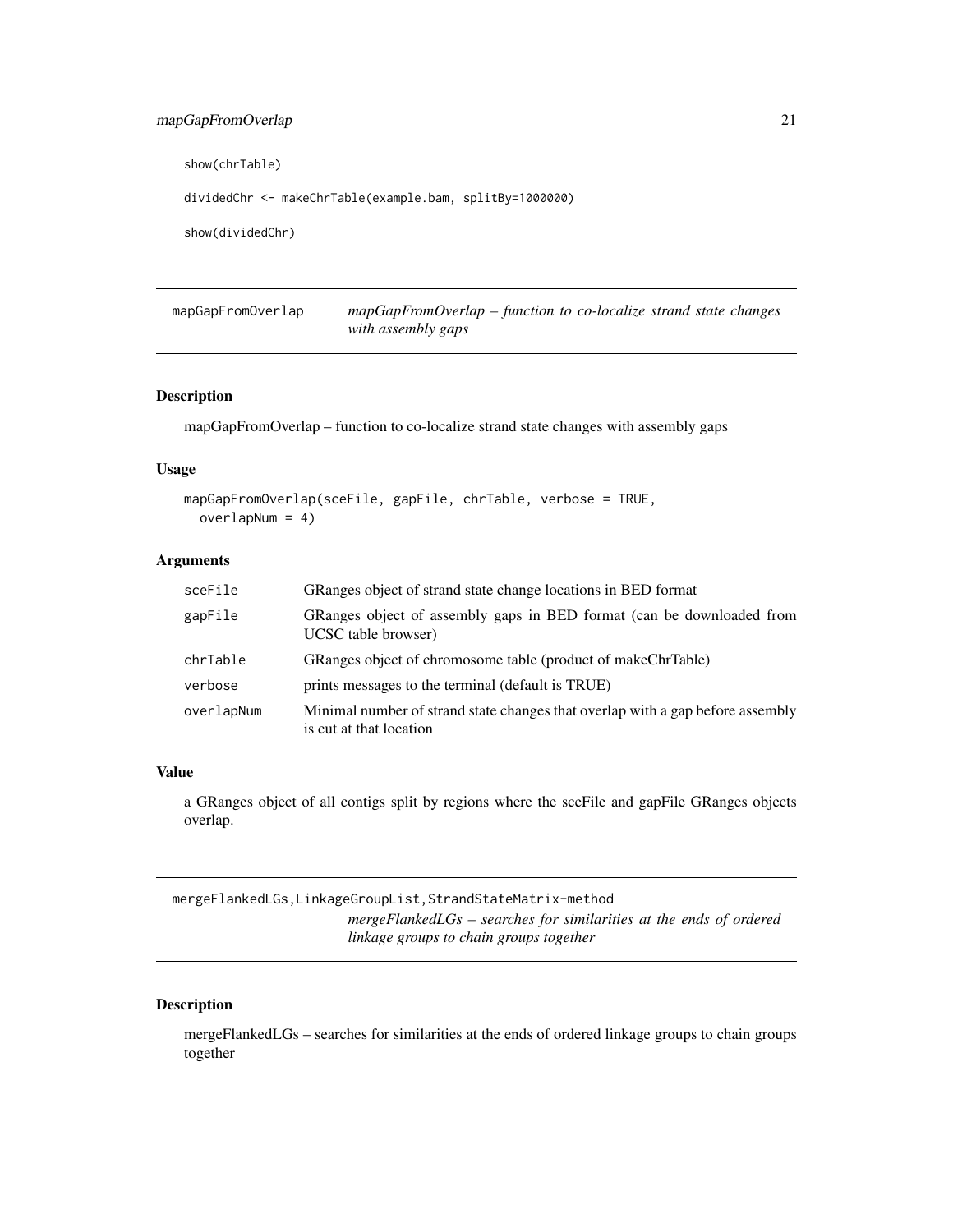<span id="page-21-0"></span>22orderAllLinkageGroups,LinkageGroupList,StrandStateMatrix,StrandFreqMatrix,StrandReadMatrix-method

#### Usage

```
## S4 method for signature 'LinkageGroupList, StrandStateMatrix'
mergeFlankedLGs(linkageGroupList,
  strandStateMatrix, buildConsensus = 1, cluster = NULL,
  clusterParam = NULL, similarityCutoff = 0.7, verbose = TRUE)
```
### Arguments

| linkageGroupList  |                                                                                                                              |  |
|-------------------|------------------------------------------------------------------------------------------------------------------------------|--|
|                   | List of ordered vectors containing names of contigs belonging to each LG, of<br>type LinkageGroupList                        |  |
| strandStateMatrix |                                                                                                                              |  |
|                   | Table of type strandStateMatrix encompassing strand state for all contigs. Prod-<br>uct of StrandSeqFreqTable.               |  |
|                   | build Consensus number of contigs to take at the end of the linkage group to build a consensus<br>strand state. Default is 5 |  |
| cluster           | Number of times to recluster and take the consensus of. If NULL, clustering is<br>run only once.                             |  |
| clusterParam      | optional BiocParallelParam specifying cluster to use for parallel execution.<br>When NULL, execution will be serial.         |  |
| similarityCutoff  |                                                                                                                              |  |
|                   | merge contigs that are more similar this this                                                                                |  |
| verbose           | Outputs information to the terminal. Default is TRUE.                                                                        |  |

#### Value

a list containing a revised LinkageGroupList with merged groups, if appropriate, and a Strand-StateMatrix with contigs reoriented, if newly merged groups were in opposite orientations.

orderAllLinkageGroups,LinkageGroupList,StrandStateMatrix,StrandFreqMatrix,StrandReadMatrix-method *Function to call contig ordering algorithms iteratively across each linkage group element*

#### Description

Function to call contig ordering algorithms iteratively across each linkage group element

### Usage

```
## S4 method for signature
## 'LinkageGroupList,StrandStateMatrix,StrandFreqMatrix,StrandReadMatrix'
orderAllLinkageGroups(linkageGroupList,
  strandStateMatrix, strandFreqMatrix, strandReadCount, whichLG = NULL,
  saveOrdered = NULL, orderCall = "greedy", randomAttempts = 75,
 nProcesses = 1, verbose = TRUE)
```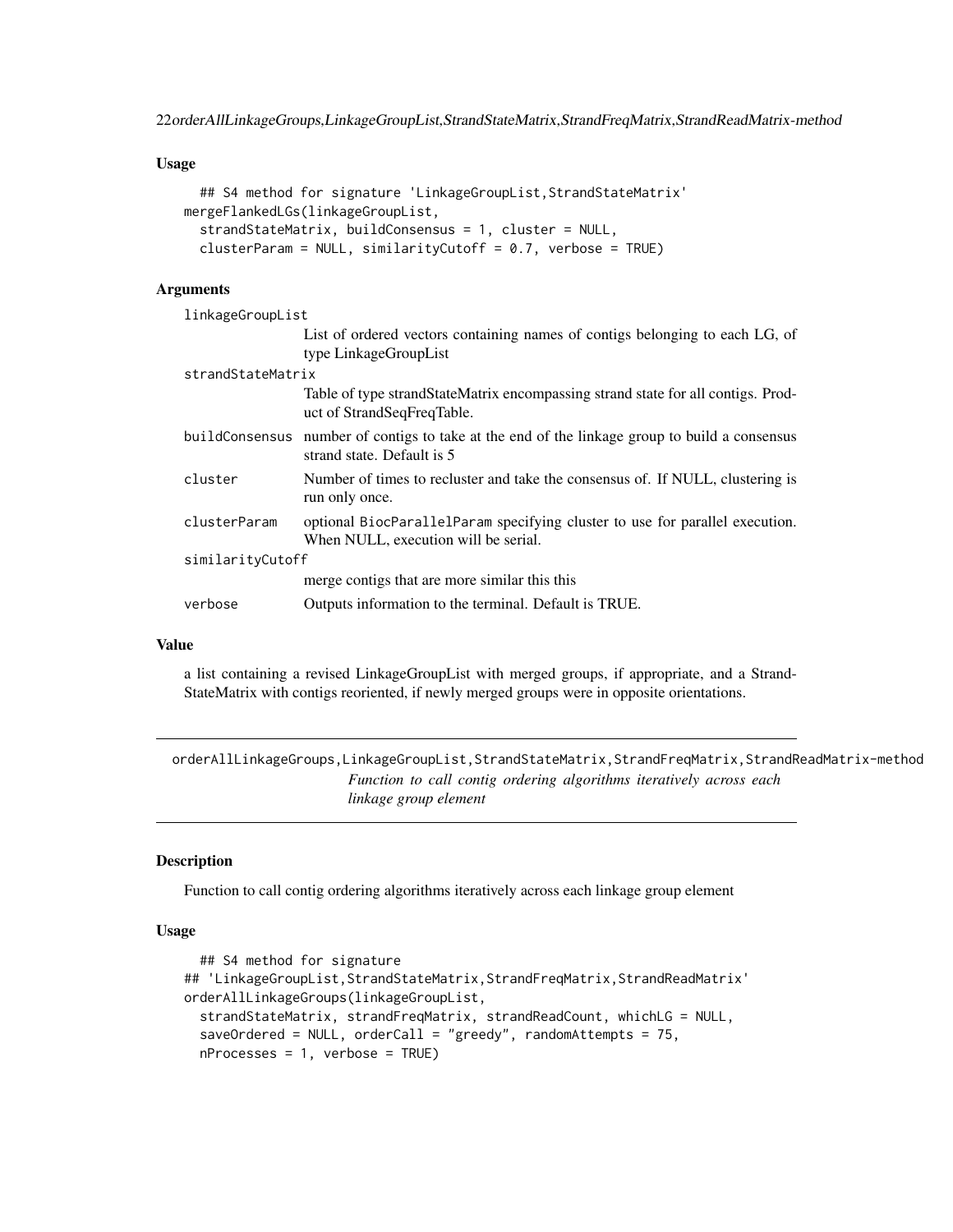orderAllLinkageGroups,LinkageGroupList,StrandStateMatrix,StrandFreqMatrix,StrandReadMatrix-method23

#### Arguments

| linkageGroupList  |                                                                                                                                                                                                        |  |
|-------------------|--------------------------------------------------------------------------------------------------------------------------------------------------------------------------------------------------------|--|
|                   | list of vectors, each specifying which contigs belong in which linkage group<br>(product of clusterContigs)                                                                                            |  |
| strandStateMatrix |                                                                                                                                                                                                        |  |
|                   | table of strand calls for all contigs (product of preprocessStrandTable)                                                                                                                               |  |
| strandFreqMatrix  |                                                                                                                                                                                                        |  |
|                   | table of W:C read proportions (used for QC) (product of strandSeqFreqTable[[1]])                                                                                                                       |  |
| strandReadCount   |                                                                                                                                                                                                        |  |
|                   | table of read counts (product of strandSeqFreqTable[[2]])                                                                                                                                              |  |
| whichLG           | vector of integers specifying the element(s) of linkageGroupList to be ordered<br>(i.e. which specific linkage groups to try to order). Default is all LGs.                                            |  |
| save0rdered       | Will return a pdf of heatmaps for each linkage group; String entered becomes<br>the fileName (default is saveOrderedPDF=FALSE)                                                                         |  |
| orderCall         | currently either 'greedy' for greedy algorithm or 'TSP' for travelling salesperson<br>alogrithm (default is 'greedy')                                                                                  |  |
| randomAttempts    | itenger specifying number of iterations of either the Monte Carlo or the 2-opt<br>TSP solver to identify the best ordering. Default is 75, but higher values (eg<br>1000) make more sense for the TSP. |  |
| nProcesses        | number of processes to attempt ordering in parallel                                                                                                                                                    |  |
| verbose           | Pringts messages to the terminal. Default is TRUE                                                                                                                                                      |  |

#### Value

a list containing a ContigOrdering object consisting of ordered contigs with linkage group names, a StrandStateList consisting of StrandStateMatrices for each LG, and a LinkageGroupList consisting of reordered contigs within each list element.

#### Examples

#Get a data.frame of ordered contigs from cells from the same organism, aligned to the same genome

```
data("exampleLGList")
data("exampleWCMatrix")
data("exampleStrandFreq")
data("exampleReadCounts")
contigOrder <- orderAllLinkageGroups(exampleLGList, exampleWCMatrix, exampleStrandFreq, exampleReadCounts)
```

```
show(contigOrder)
```
contigOrder <- orderAllLinkageGroups(exampleLGList, exampleWCMatrix, exampleStrandFreq, exampleReadCounts, order show(contigOrder)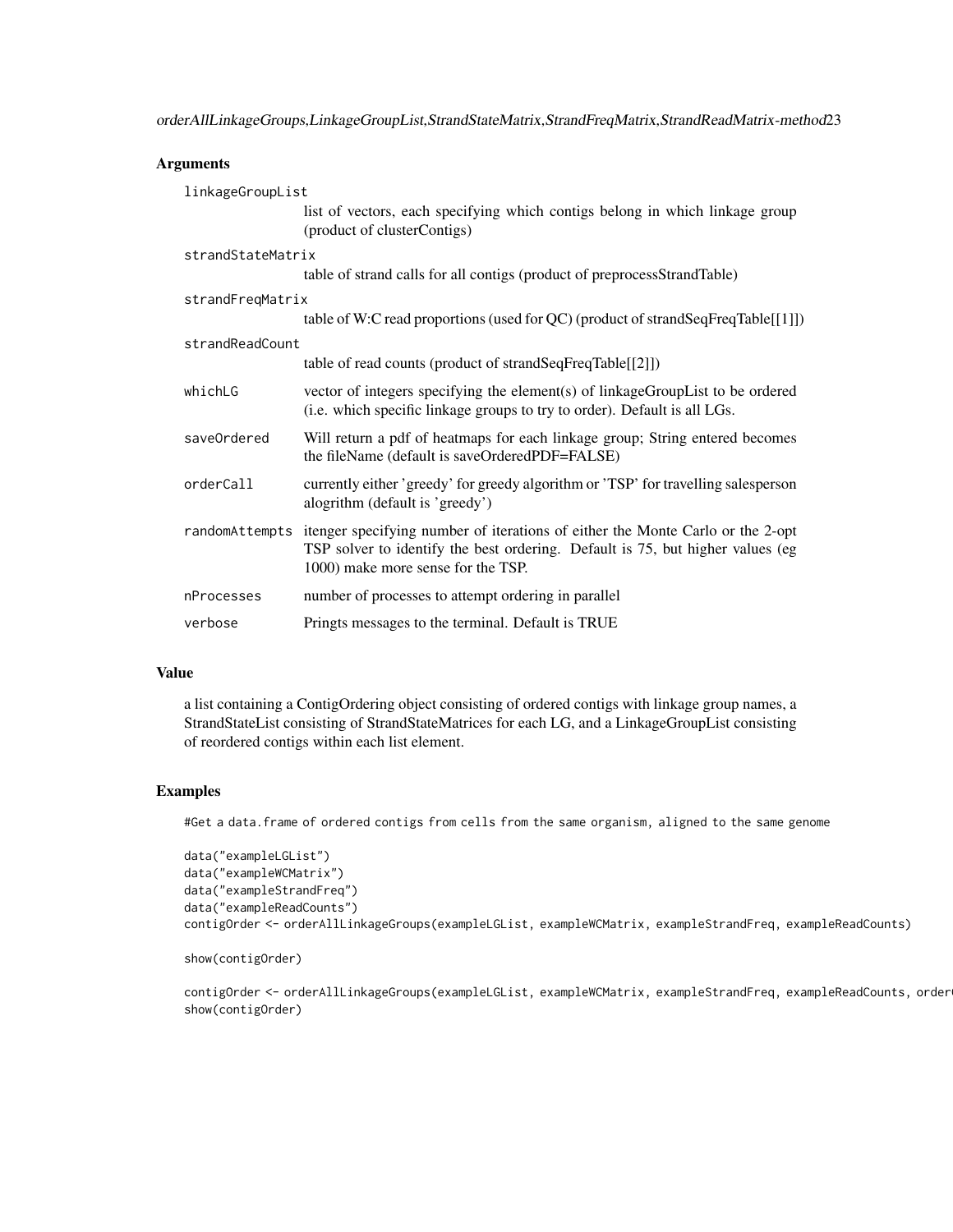<span id="page-23-0"></span>orderContigsGreedy *Function to order contigs within a single linkage group using a greedy algorithms Attempt to order contigs within*

### Description

Function to order contigs within a single linkage group using a greedy algorithms Attempt to order contigs within

### Usage

```
orderContigsGreedy(linkageGroupReadTable, randomAttempts = 75,
  nProcesses = 1, verbose = TRUE)
```
#### Arguments

linkageGroupReadTable

|            | data frame of strand calls (product of combine ZeroDists or preprocess Strand Table) |
|------------|--------------------------------------------------------------------------------------|
|            | randomAttempts number of times to repeat the greedy algorithm with a random restart  |
| nProcesses | number of processes to attempt ordering in parallel                                  |
| verbose    | whether to print verbose messages                                                    |

#### Value

list of two members: 1) contig names in order, 2) the original data.frame entered into function correctly ordered

| orderContigsTSP | Attempt to order contigs within linkage groups using travelling sales- |
|-----------------|------------------------------------------------------------------------|
|                 | person algorithm                                                       |

### Description

Attempt to order contigs within linkage groups using travelling salesperson algorithm

#### Usage

```
orderContigsTSP(linkageGroupReadTable, reps)
```
#### Arguments

| linkageGroupReadTable |      |                                                                                      |
|-----------------------|------|--------------------------------------------------------------------------------------|
|                       |      | data frame of strand calls (product of combine ZeroDists or preprocess Strand Table) |
|                       | reps | Number of repetitions for he 2-opt TSP solver algorithm                              |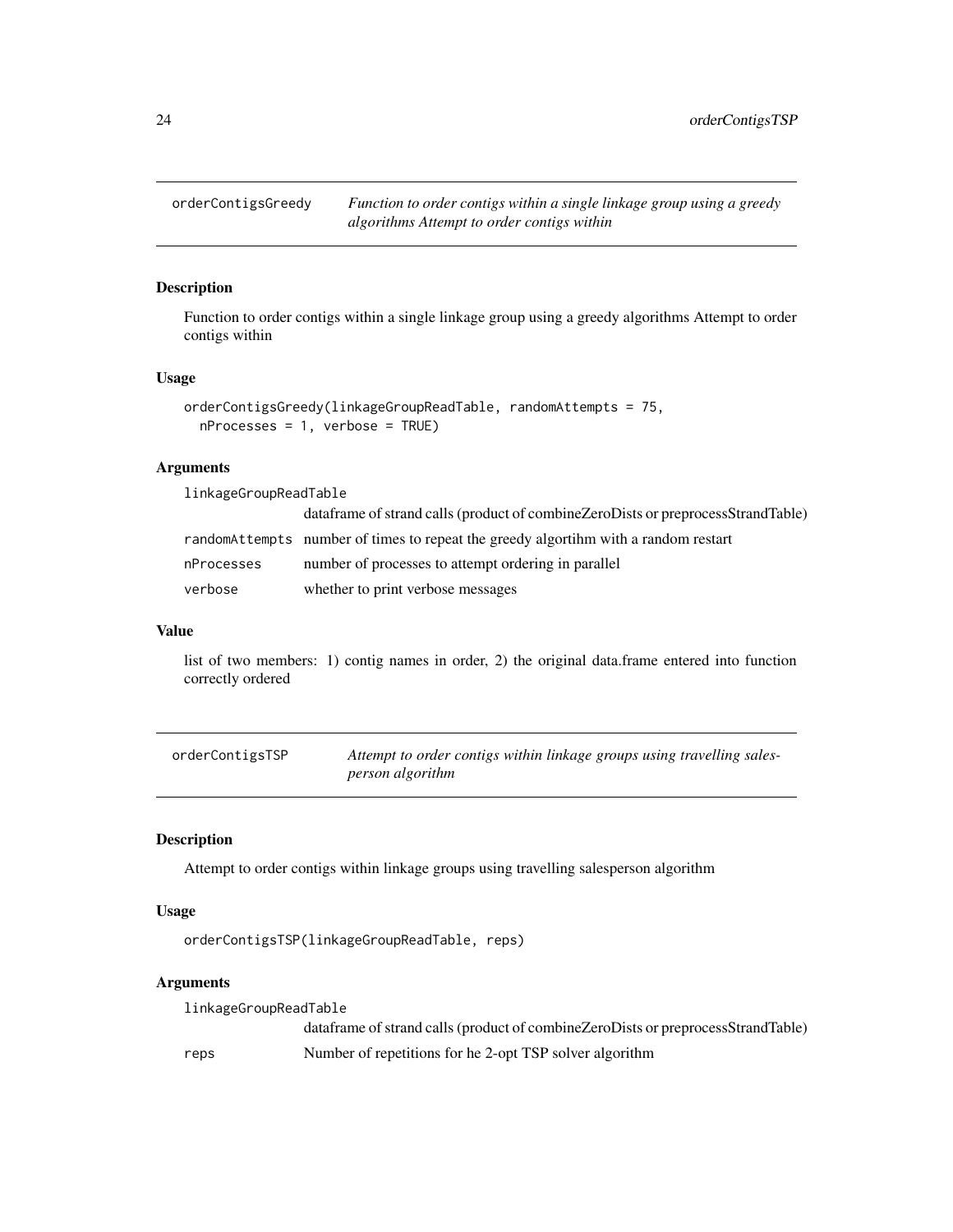### <span id="page-24-0"></span>Value

list of two members: 1) contig names in order, 2) the original data.frame entered into function correctly ordered

plotContigOrder,ContigOrdering-method *Plot ordering of contigs within a single linkage group.*

### Description

Plot ordering of contigs within a single linkage group.

#### Usage

```
## S4 method for signature 'ContigOrdering'
plotContigOrder(contigOrder, lg = "all",
 verbose = TRUE)
```
#### Arguments

| contigOrder | matrix from order All Contigs with the subdivided linkage groups and the names<br>of the contigs to plot |
|-------------|----------------------------------------------------------------------------------------------------------|
| lg          | Integer specifying the linkage group by which to plot. Default is all                                    |
| verbose     | prints messages to the terminal (default is TRUE)                                                        |

### Value

A ggplot object (which will be plotted automatically if not assigned).

### Examples

#Get a data.frame of ordered contigs from cells from the same organism, aligned to the same genome

```
data("exampleContigOrder")
```
plotContigOrder(exampleContigOrder[[1]], lg=1)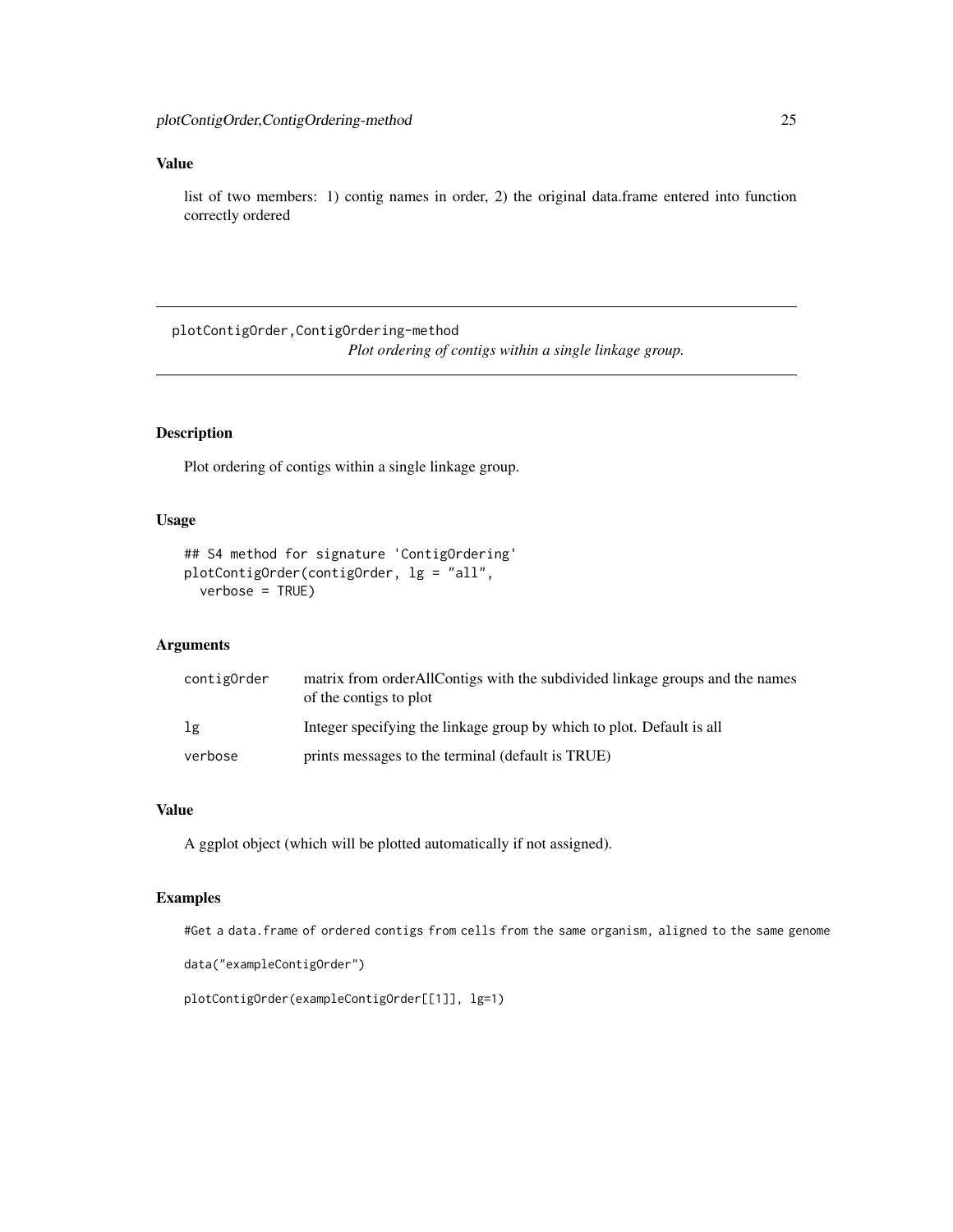<span id="page-25-0"></span>plotLGDistances,LinkageGroupList,StrandStateMatrix-method

*plotLGDistances – plots a heatmap of the distances between linkage groups*

### Description

plotLGDistances – plots a heatmap of the distances between linkage groups

#### Usage

```
## S4 method for signature 'LinkageGroupList, StrandStateMatrix'
plotLGDistances(object,
  allStrands, \lg = "all", labels = TRUE, state = "all",
  alreadyOrdered = FALSE)
```
### Arguments

| object         | LinkageGroupList                                                                                                                                                                                                                                                                   |
|----------------|------------------------------------------------------------------------------------------------------------------------------------------------------------------------------------------------------------------------------------------------------------------------------------|
| allStrands     | StrandStateMatrix for all linkageGroups (usually reoriented by reorientStrandTable)                                                                                                                                                                                                |
| 1 <sub>g</sub> | $=$ 'all' vector of integers to determine which linkage group(s) to plot. 'all' will<br>calculate consensus strand calls for all linkage groups and plot them side by side<br>(default it 'all')                                                                                   |
| labels         | $=$ TRUE if TRUE, contig names will be plotted on the axes                                                                                                                                                                                                                         |
| state          | string denoting whether only homozygous states should be used ('homo'; just<br>WW vs CC), if a comparison should be made between homozygous and het-<br>erozygous states only ('hetero'; just homo vs hetero), or if all three states ('all';<br>WW vs WC vs CC). Default is 'all' |
|                | already Ordered if TRUE, the function will assume that the linkage Group List is already ordered<br>and not create a dendrogram. Default is FALSE                                                                                                                                  |
| $\cdot$        | additional parameters to pass to heatmap.2                                                                                                                                                                                                                                         |

#### Value

a heatplot of linkage group calls

### Examples

```
data("exampleLGList")
data("exampleWCMatrix")
plotLGDistances(exampleLGList, exampleWCMatrix)
plotLGDistances(exampleLGList, exampleWCMatrix, lg=1)
```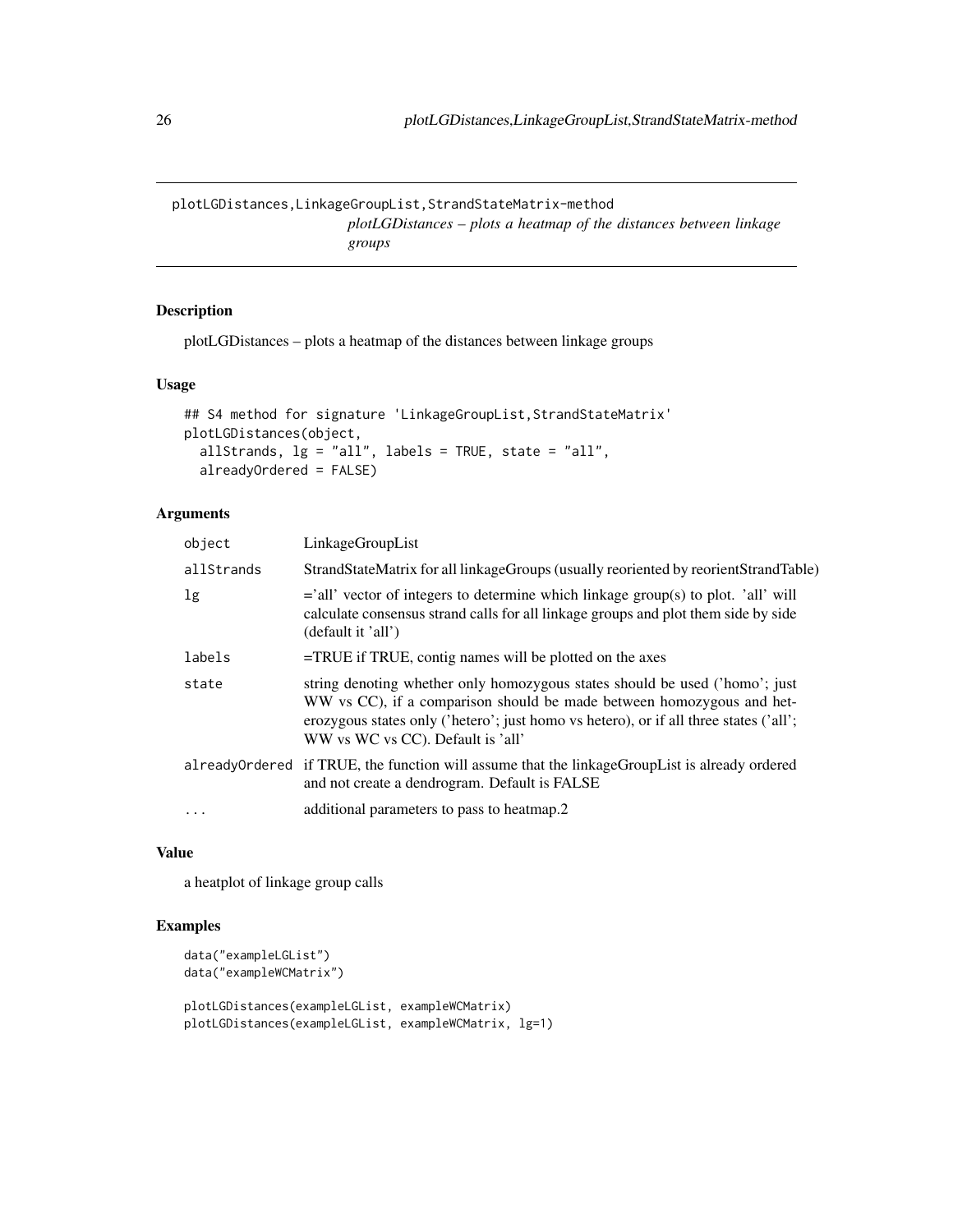### <span id="page-26-0"></span>Description

Creates median distribution boxplots across all libraries and contigs

### Usage

```
## S4 method for signature 'StrandFreqMatrix'
plotWCdistribution(object, filterThreshold = 0.8)
```
#### Arguments

object object of class StrandFreqMatrix (product of strandSeqFreqTable) filterThreshold numeric value used in assessing the threshold for homozygous strand calls. De-

fault is 0.8.

#### Value

nothing, just plots.

#### Examples

data("exampleStrandFreq")

plotWCdistribution(exampleStrandFreq, filterThreshold=0.8)

preprocessStrandTable,StrandFreqMatrix-method

*preprocessStrandTable – remove low quality libraries and contigs before attempting to build a genome*

#### Description

preprocessStrandTable – remove low quality libraries and contigs before attempting to build a genome

### Usage

```
## S4 method for signature 'StrandFreqMatrix'
preprocessStrandTable(strandTable,
  strandTableThreshold = 0.8, filterThreshold = 0.8,
 orderMethod = "libsAndConc", lowQualThreshold = 0.9, verbose = TRUE,
 minLib = 10)
```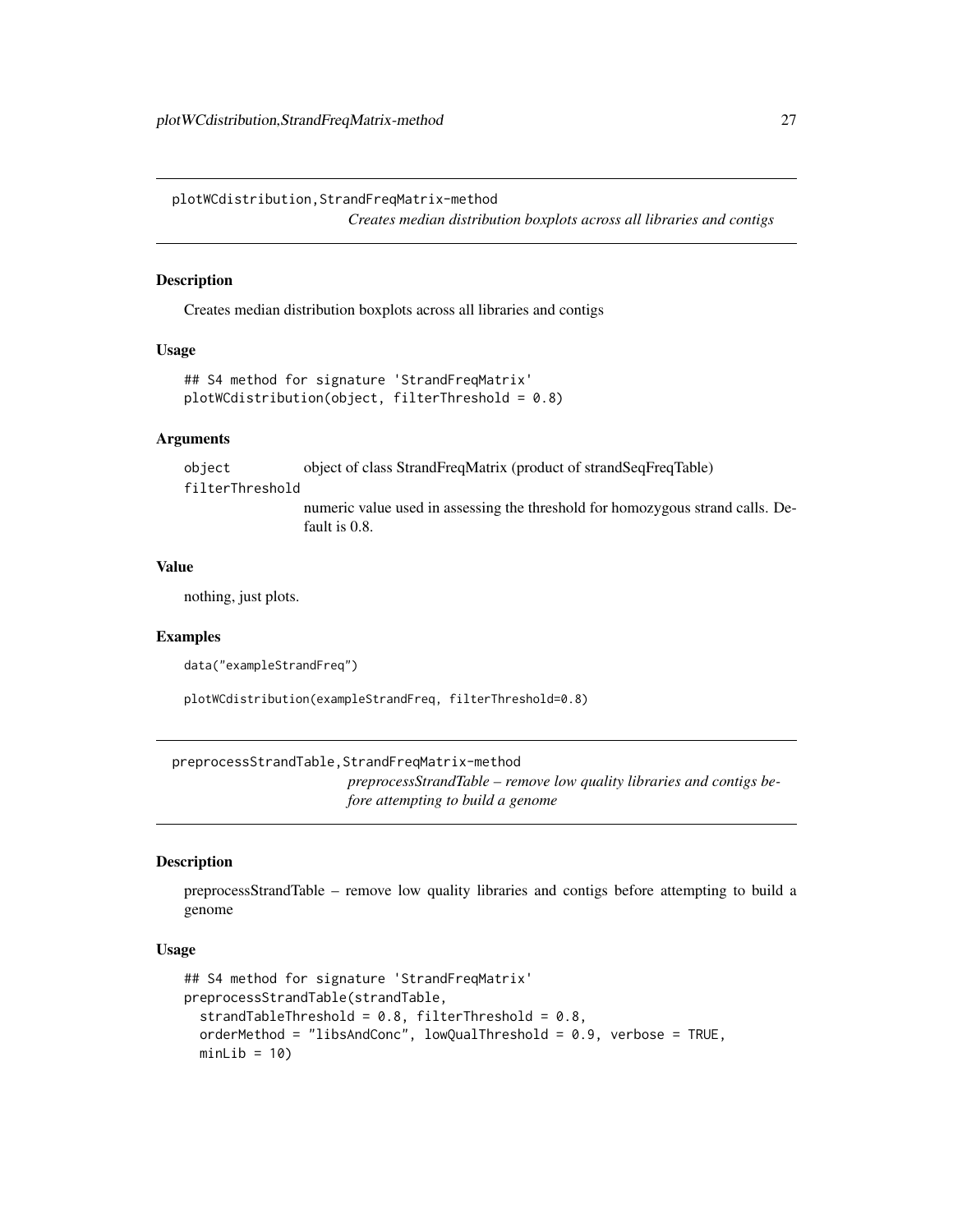#### Arguments

| strandTable<br>strandTableThreshold | data. frame containing the strand table to use as input                                                                                                                                                        |  |
|-------------------------------------|----------------------------------------------------------------------------------------------------------------------------------------------------------------------------------------------------------------|--|
|                                     | threshold at which to call a contig WW or CC rather than WC                                                                                                                                                    |  |
| filterThreshold                     |                                                                                                                                                                                                                |  |
|                                     | maximum number of libraries a contig can be NA or WC in                                                                                                                                                        |  |
| orderMethod                         | the method to oder contigs. currently libsAndConc only option. Set to FALSE<br>to not order contigs based on library quality                                                                                   |  |
| lowQualThreshold                    |                                                                                                                                                                                                                |  |
|                                     | background threshold at which to toss an entire library. If NULL, function will<br>not make an overall assessment of library quality. Very chimeric assemblies can<br>appear low quality across all libraries. |  |
| verbose                             | messages written to terminal                                                                                                                                                                                   |  |
| minLib                              | minimum number of libraries a contig must be present in to be included in the<br>output                                                                                                                        |  |

#### Value

A list of one matrix and three quality data.frames – 1: a matrix of WW/WC/WW calls for all contigs; 2: the quality of libraries used (based on frequencies outside expected ranges); 3: A data.frame of libraries that are of low quality and therefore excluded from analysis; 5: A ChrTable object containing contigs that are present as WC in more libraries than expected. These are excluded from the strandStateMatrix, but are potentially worth investigating for chimerism.

#### Examples

```
data("exampleStrandFreq")
strandStates <- preprocessStrandTable(exampleStrandFreq, lowQualThreshold=0.8)
show(strandStates[[1]]) # WW-WC-CC matrix
```
reorientAndMergeLGs,LinkageGroupList,StrandStateMatrix-method *reorientAndMergeLGs uses a simple dissimilarity to find misoriented fragments within linkage groups.*

### **Description**

reorientAndMergeLGs uses a simple dissimilarity to find misoriented fragments within linkage groups.

#### Usage

```
## S4 method for signature 'LinkageGroupList, StrandStateMatrix'
reorientAndMergeLGs(object,
  allStrands, cluster = NULL, clusterParam = NULL, similarityCutoff = 0.9,
 verbose = TRUE)
```
<span id="page-27-0"></span>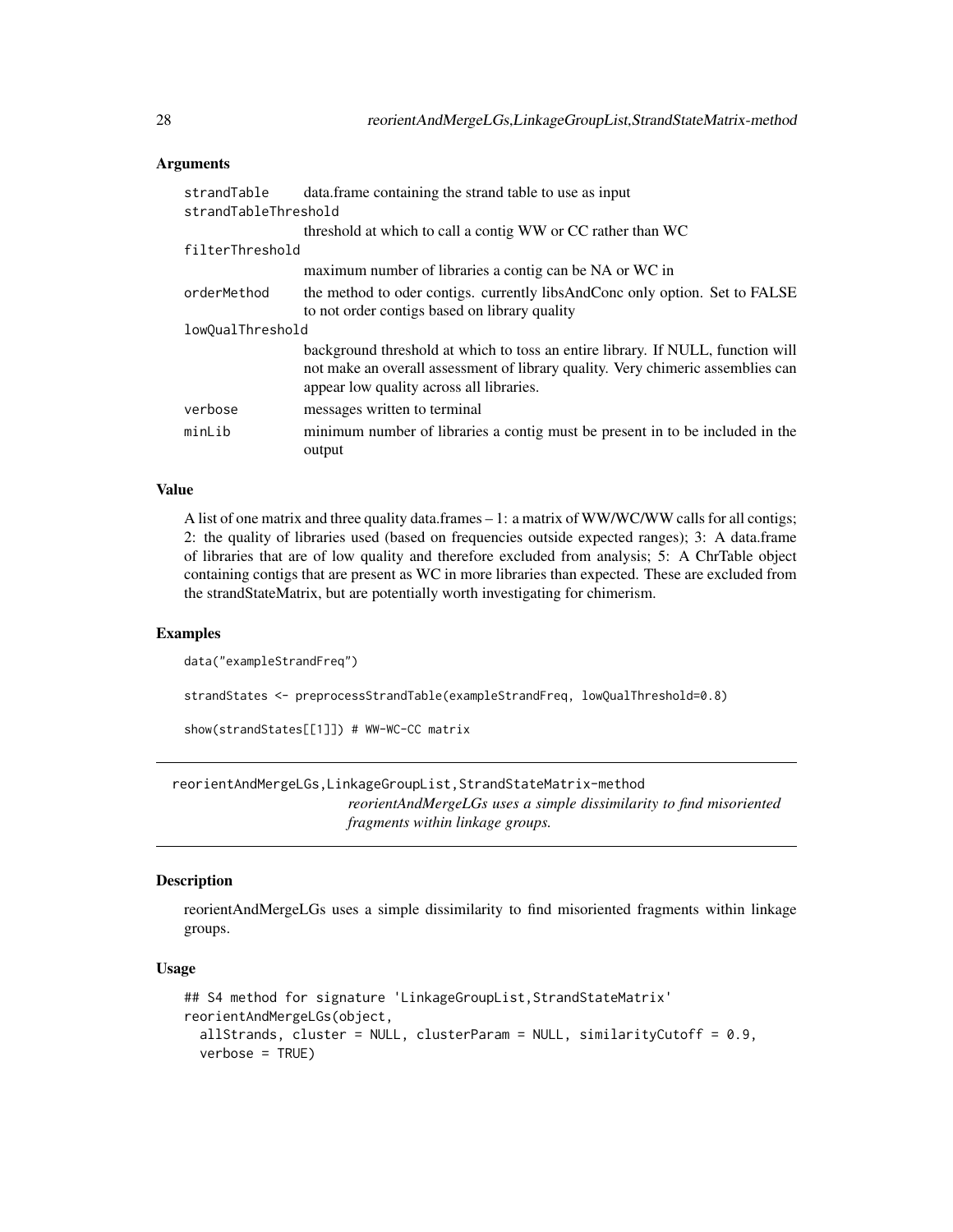#### <span id="page-28-0"></span>Arguments

| object           | List of vectors containing names of contigs belonging to each LG.                                                    |
|------------------|----------------------------------------------------------------------------------------------------------------------|
| allStrands       | Table of type strand StateMatrix encompassing strand state for all contigs.<br>Product of StrandSeqFreqTable.        |
| cluster          | Number of times to recluster and take the consensus of. If NULL, clustering is<br>run only once.                     |
| clusterParam     | optional BiocParallelParam specifying cluster to use for parallel execution.<br>When NULL, execution will be serial. |
| similarityCutoff |                                                                                                                      |
|                  | merge contigs that are more similar this this                                                                        |
| verbose          | Outputs information to the terminal. Default is TRUE.                                                                |

### Value

a list consisting of a strandStateMatrix (a reoriented version of allStrands), a ChrTable containing contig names and orientations, as '+' or '-' and a merged LinkageGroupList.

### Examples

```
data(exampleLGList)
data(exampleWCMatrix)
reorientedMatrix <- reorientAndMergeLGs(exampleLGList,
 exampleWCMatrix)
# Note that in this example data, everything is correctly oreiented to
```
# to begin with, so all contigs come out as + orientation

show,ContigOrdering-method

*show-methods*

#### Description

Shows a ContigOrdering

#### Usage

```
## S4 method for signature 'ContigOrdering'
show(object)
```
#### Arguments

object a ContigOrdering

#### Value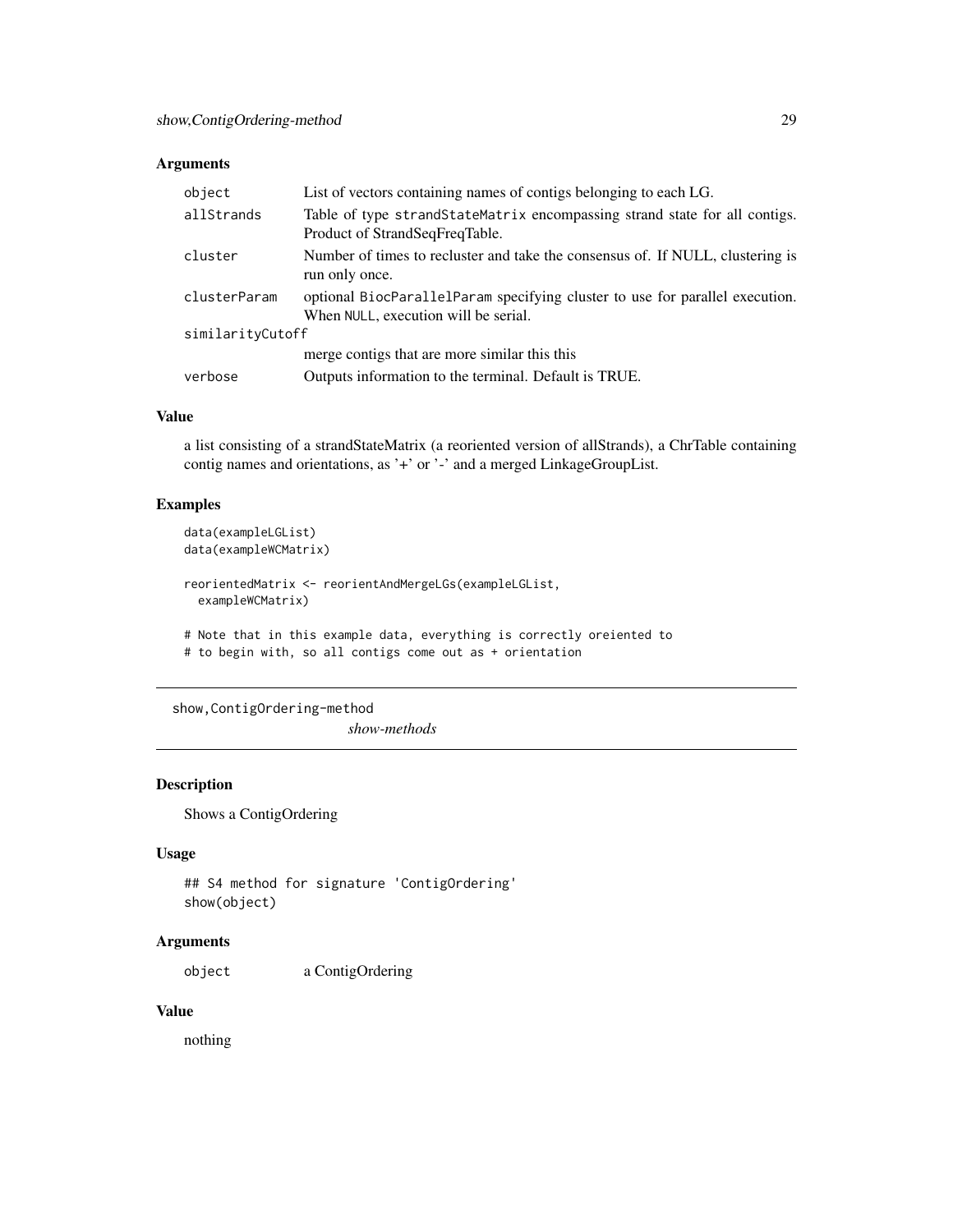<span id="page-29-0"></span>show,LibraryGroupList-method

*show-methods*

### Description

Shows a LibraryGroupList

### Usage

## S4 method for signature 'LibraryGroupList' show(object)

### Arguments

object a LibraryGroupList

### Value

nothing

show,LinkageGroupList-method *show-methods*

## Description

Shows a LinkageGroupList

### Usage

```
## S4 method for signature 'LinkageGroupList'
show(object)
```
### Arguments

object a LinkageGrouplist

### Value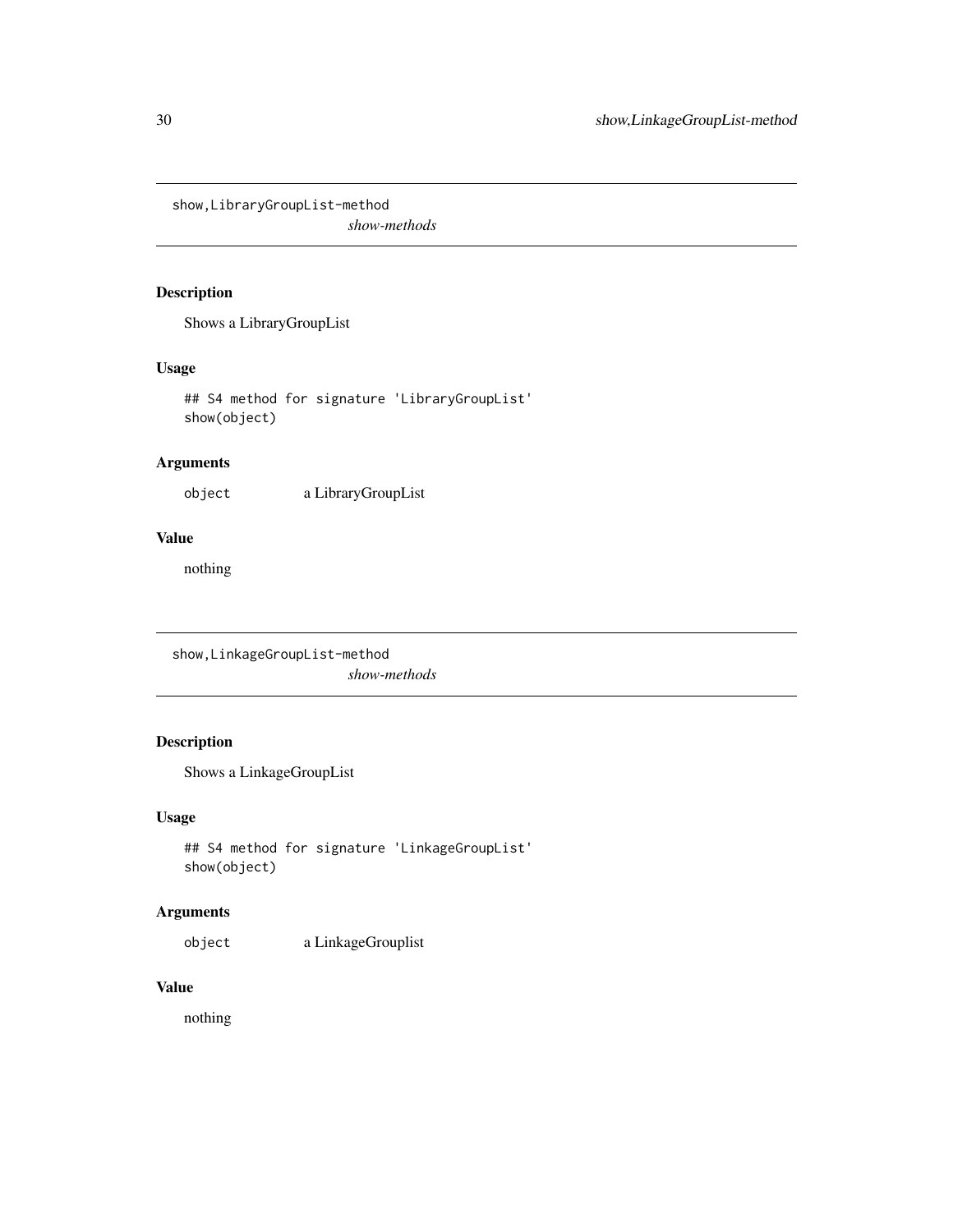<span id="page-30-0"></span>show,OrientationFrame-method

*show-methods*

### Description

Shows a OrientationFrame

### Usage

## S4 method for signature 'OrientationFrame' show(object)

### Arguments

object a OrientationFrame

### Value

nothing

show,StrandFreqMatrix-method *show-methods*

## Description

Shows a StrandFreqMatrix

### Usage

```
## S4 method for signature 'StrandFreqMatrix'
show(object)
```
### Arguments

object a StrandFreqMatrix

### Value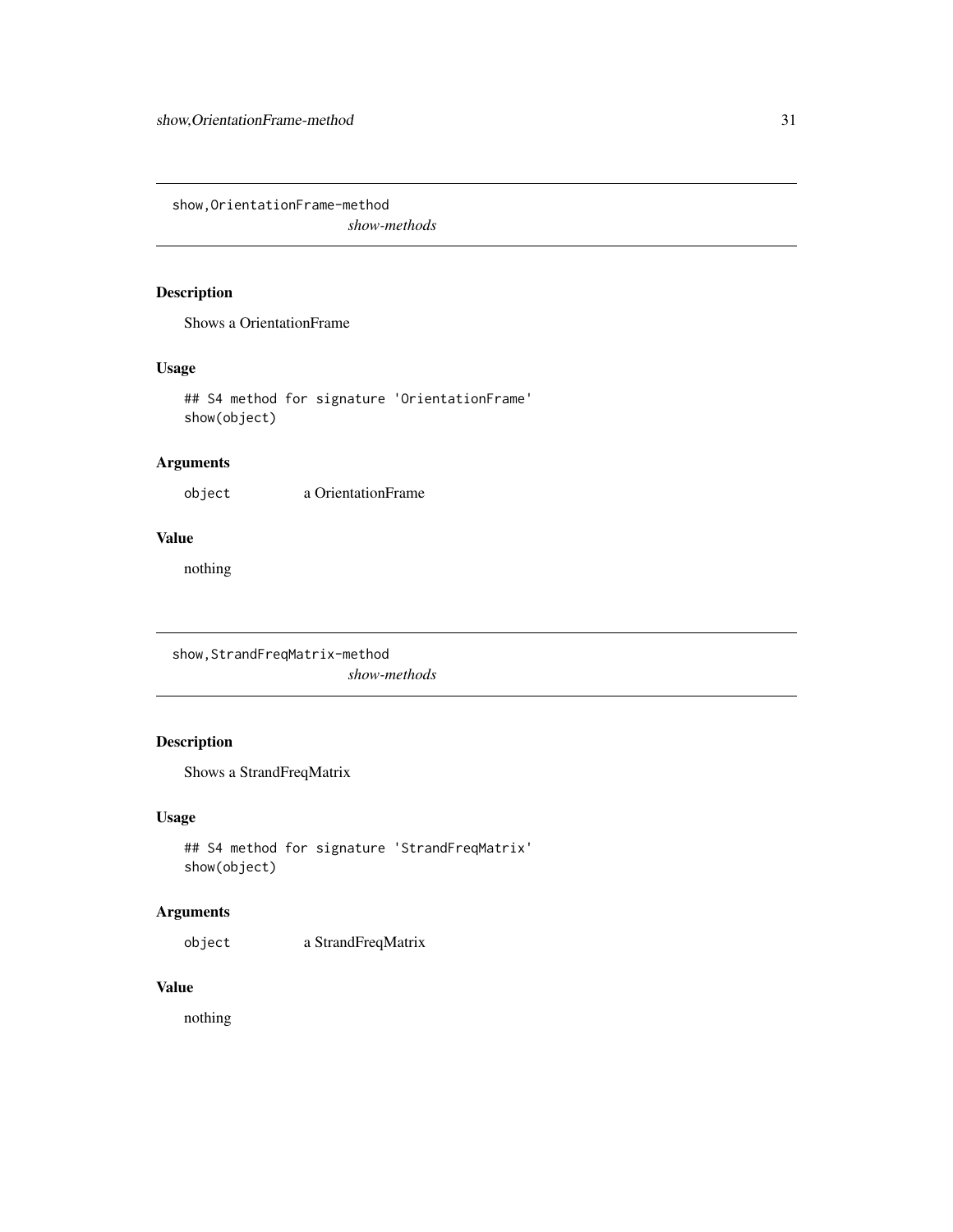<span id="page-31-0"></span>show,StrandReadMatrix-method

*show-methods*

### Description

Shows a StrandReadMatrix

### Usage

## S4 method for signature 'StrandReadMatrix' show(object)

### Arguments

object a StrandReadMatrix

### Value

nothing

show,StrandStateList-method *show-methods*

## Description

Shows a StrandStateList

### Usage

```
## S4 method for signature 'StrandStateList'
show(object)
```
### Arguments

object a StrandStateList

### Value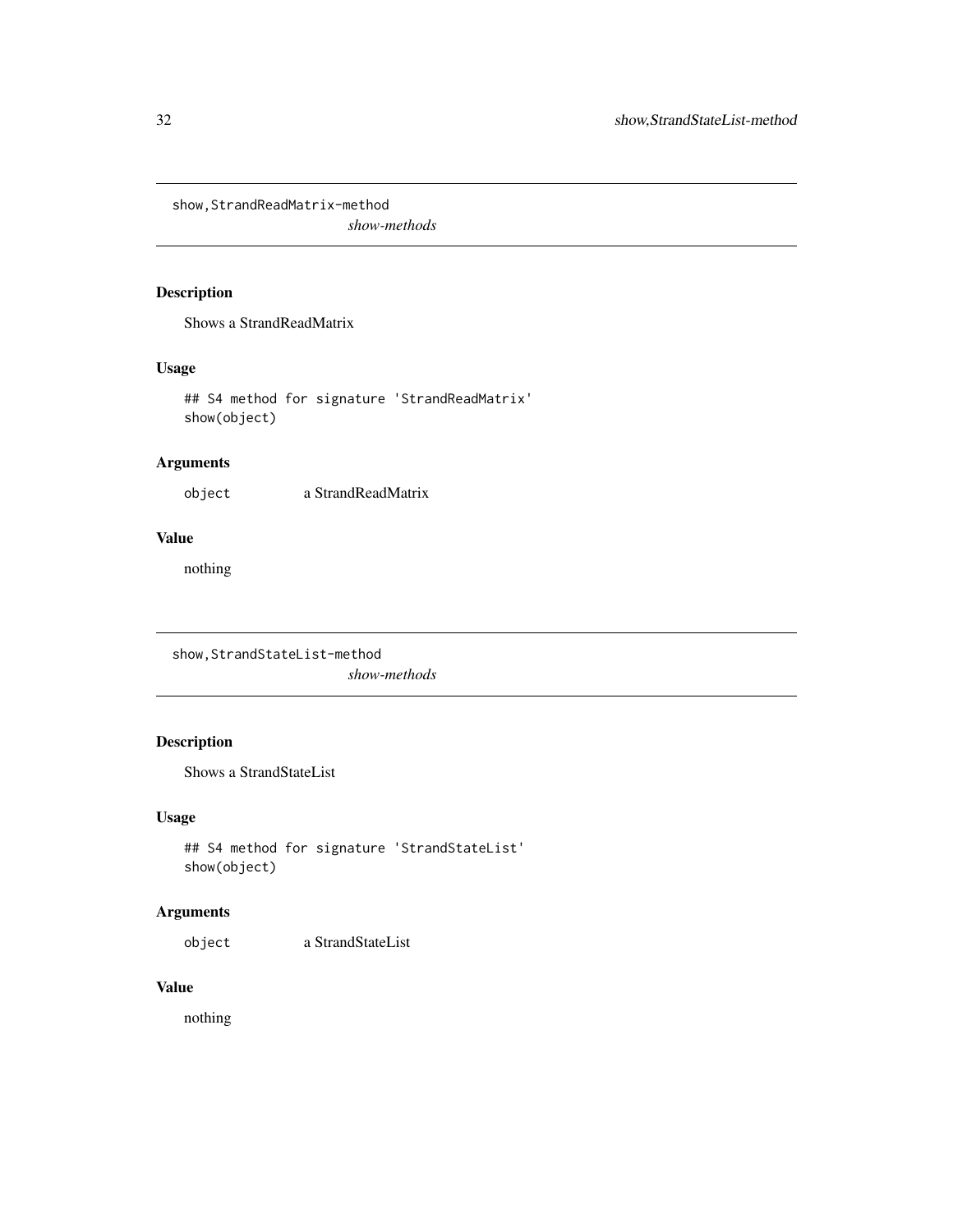<span id="page-32-0"></span>show, StrandStateMatrix-method

*show-methods*

### Description

Shows a StrandStateMatrix

### Usage

## S4 method for signature 'StrandStateMatrix' show(object)

### Arguments

object a StrandStateMatrix

#### Value

nothing

StrandFreqMatrix-class

*A class for storing a matrix of frequencies of Watson to Crick reads for a set of contigs over several libraries*

### Description

The strand information stored in this object is the ratio of Watson to Crick reads mapping to each contig in each library (cell). This should fall within the range (-1,1). This class simply extends matrix, but with additional validity checking.

### Usage

```
StrandFreqMatrix(counts = matrix(double()))
```
#### Arguments

counts a double matrix of read count ratios

#### Value

a StrandFreqMatrix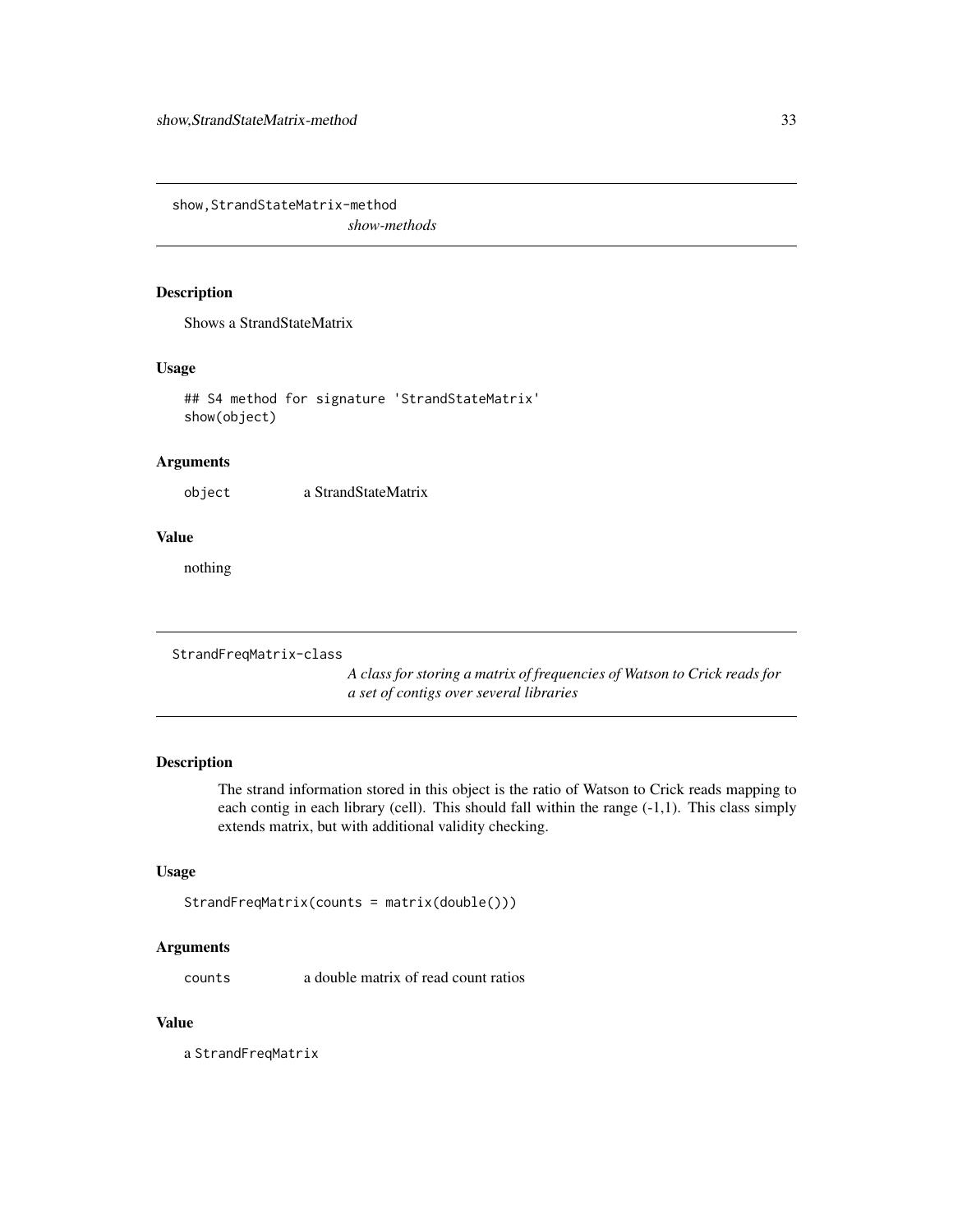#### Examples

```
data("exampleWatsonFreq")
data("exampleCrickFreq")
frequencyMatrix <- sapply(1:ncol(exampleCrickFreq),
function(colNum){exampleCrickFreq[,colNum] / exampleWatsonFreq[,colNum]})
```

```
StrandFreqMatrix(frequencyMatrix)
```
StrandReadMatrix-class

*A class for storing read counts for a set of contigs over several libraries*

#### Description

The information stored in this class is simple read counts, so should be integers >=0.

#### Usage

```
StrandReadMatrix(counts = matrix(integer()))
```
#### Arguments

counts an integer matrix of read counts

#### Value

a StrandReadMatrix

#### Examples

```
data("exampleWatsonFreq")
StrandReadMatrix(exampleWatsonFreq[,2, drop=FALSE])
```
strandSeqFreqTable *strandSeqFreqTable – function to process bam files for contiBAIT*

#### Description

strandSeqFreqTable – function to process bam files for contiBAIT

#### Usage

```
strandSeqFreqTable(bamFileList, fieldSep = ".", field = 1, qual = 0,
 rmdup = TRUE, verbose = TRUE, filter = NULL, misorientations = NULL,
  chimeras = NULL, tileChunk = 1e+05, pairedEnd = TRUE,
 BAITtables = FALSE)
```
<span id="page-33-0"></span>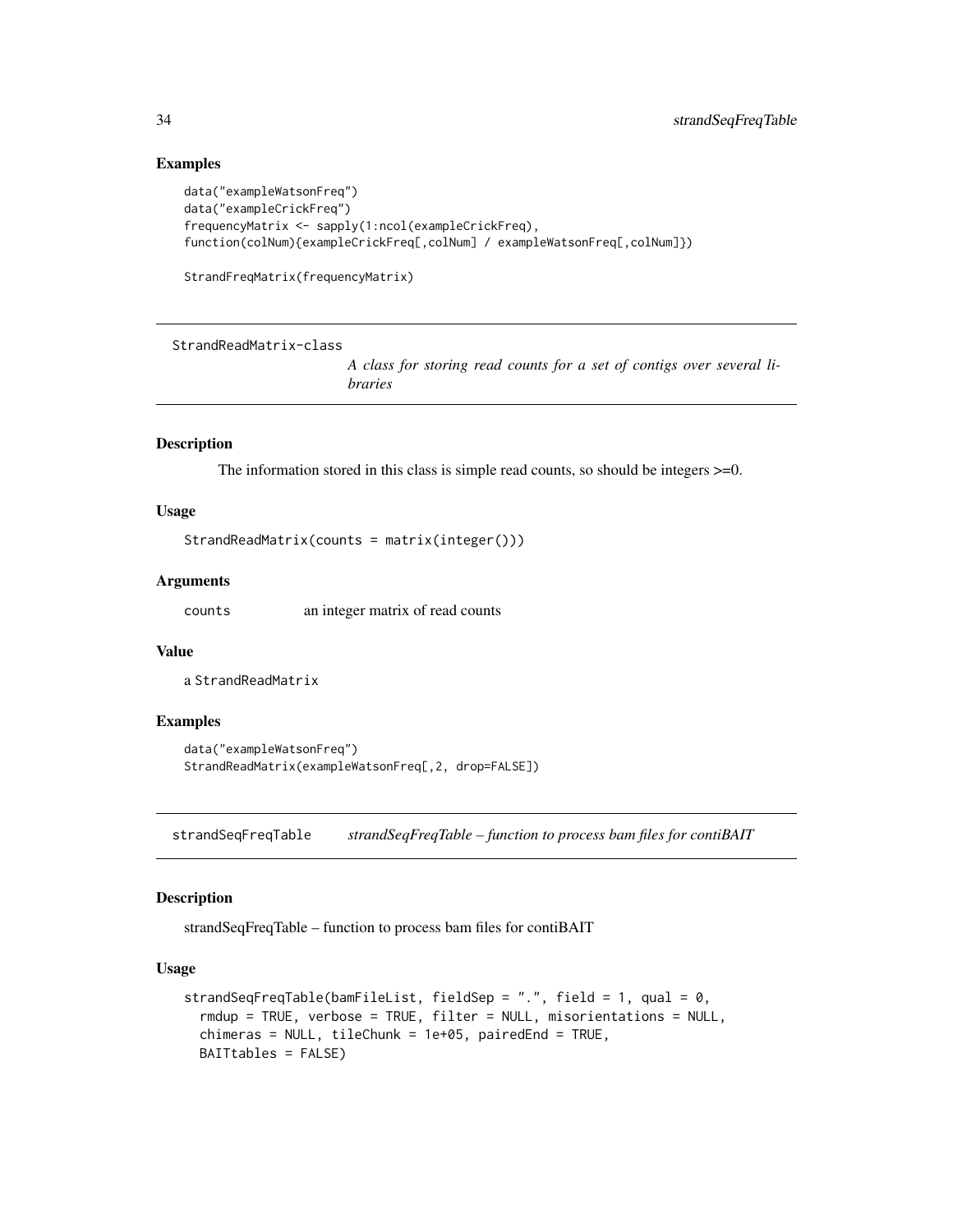#### Arguments

| bamFileList     | vector containing the location of the bams file to be read                                                                                                                                                                                                                                                                        |
|-----------------|-----------------------------------------------------------------------------------------------------------------------------------------------------------------------------------------------------------------------------------------------------------------------------------------------------------------------------------|
| fieldSep        | The field seperator of the bam file to use to define the field. Default is '.'                                                                                                                                                                                                                                                    |
| field           | The field of the bam file name to use as an index (default is 1)                                                                                                                                                                                                                                                                  |
| qual            | Mapping quality threshold. Default is 0                                                                                                                                                                                                                                                                                           |
| rmdup           | remove duplicates in output file. Default is TRUE                                                                                                                                                                                                                                                                                 |
| verbose         | prints messages to the terminal (default is TRUE)                                                                                                                                                                                                                                                                                 |
| filter          | additional file of type ChrTable (GRanges with a meta column titled 'name'<br>determining contig name) to split chromosomes based on locations. If this pa-<br>rameter is NULL (default), a filter table will be automatically generated from<br>the header of the first file in bamFileList.                                     |
| misorientations |                                                                                                                                                                                                                                                                                                                                   |
|                 | additional file of type ChrTable (GRanges with a meta column titled 'name'<br>determining contig name) with putative misorientation locations. These loca-<br>tion's reads are reversed in the regions of filter that they lie within. Product of<br>locateMisorients[[1]]. Default is NULL                                       |
| chimeras        | additional file of type ChrTable (GRanges with a meta column titled 'name'<br>determining contig name) with putative chimeric locations. These location's<br>reads are masked in the regions of filter that they lie within, and are appended to<br>the end of the output file. Product of locateMisorients[[2]]. Default is NULL |
| tileChunk       | Number of reads to split bam files into (smaller number requires less RAM).<br>Default is 100000.                                                                                                                                                                                                                                 |
| pairedEnd       | Whether the bam files being read are in paired end format. Default is TRUE.<br>Note, since paired reads will be the same direction, only first mate read of pair<br>is used in output                                                                                                                                             |
| BAITtables      | creates additional matrices in the returned list with just Watson and Crick read<br>counts to be used in downstreat BAIT plotting. Default is FALSE                                                                                                                                                                               |

### Value

a list containing two matrices: a StrandFreqMatrix of W:C read frequencies, and a StrandReadMatrix of read counts

#### Examples

#Get a list of BAM files containing libraries for cells from the same organism, aligned to the same genome #In this case these are the example BAM files provided with the package (hence the call to system.file);

```
example.dir <- file.path(system.file(package='contiBAIT'), 'extdata')
bam.files <- dir(example.dir, full.names=TRUE)
```
strand.freq <- strandSeqFreqTable(bam.files, pairedEnd = FALSE)

show(strand.freq[[1]]) show(strand.freq[[2]])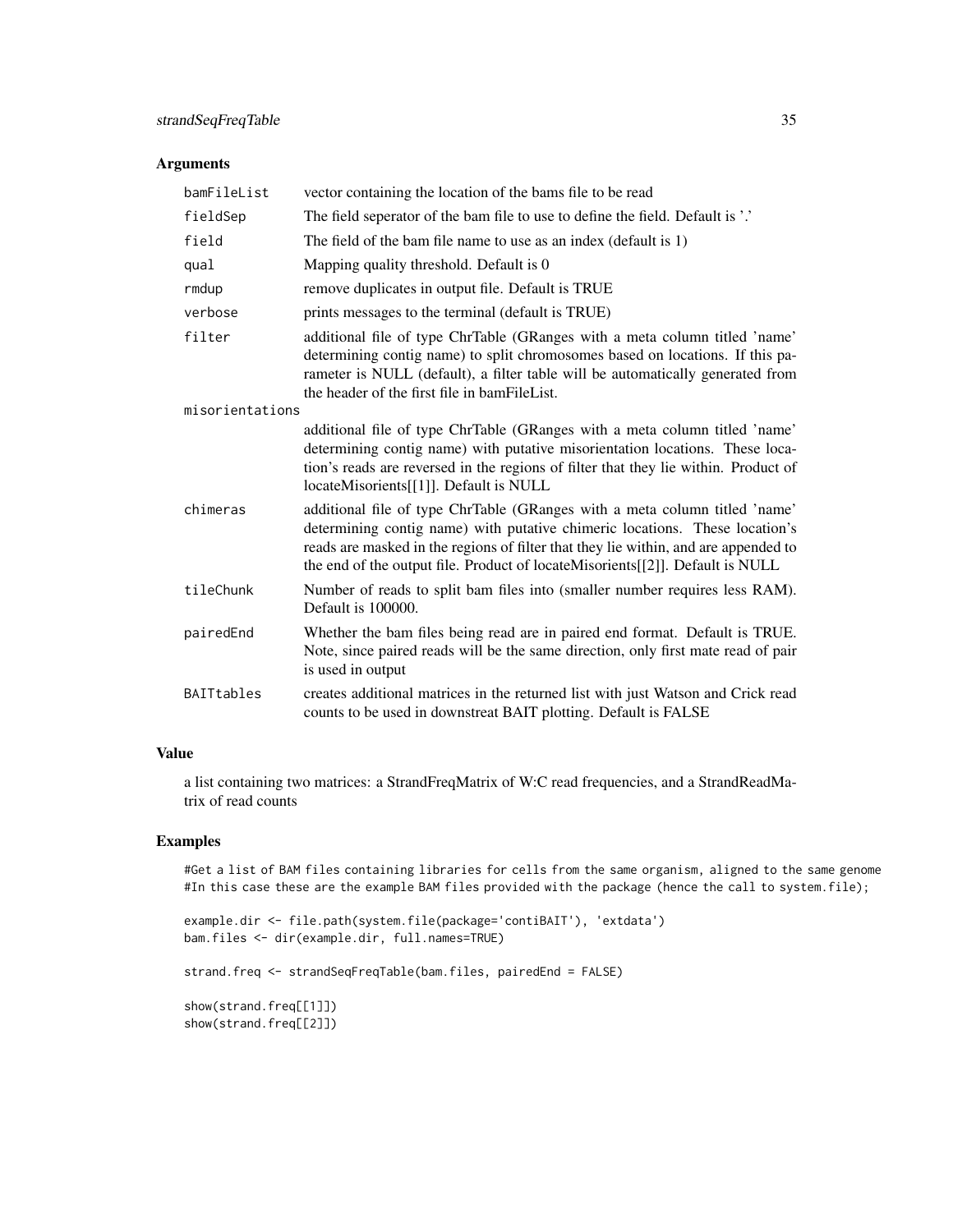<span id="page-35-0"></span>StrandStateList-class *A class for storing StrandStateList lists for contigs*

#### Description

This class is a list of StrandStateMatrices, each a subset of the StrandStateMatrix split by linkagegroups

### Usage

```
StrandStateList(strandGroupList = list(), names = character())
```
#### Arguments

strandGroupList

a list of StrandStateMatrix elements, with each primary element representing a StrandStateMatrix containing ordered contigs from a LinkageGroupList element names a vector of names of StrandStateMatrix elements

#### Value

a StrandStateList

```
StrandStateMatrix-class
```
*A class for storing a data frame of discrete strand states of a set of contigs over several libraries*

#### Description

The strand information stored in this object is a call of the strand state of each contig in each library. mapping to each contig in each library (cell). This should fall within the range (-1,1). This class simply extends matrix, but with additional validity checking.

### Usage

```
StrandStateMatrix(states = matrix(integer()))
```
#### Arguments

states an integer matrix of strand states by library

#### Value

a StrandStateMatrix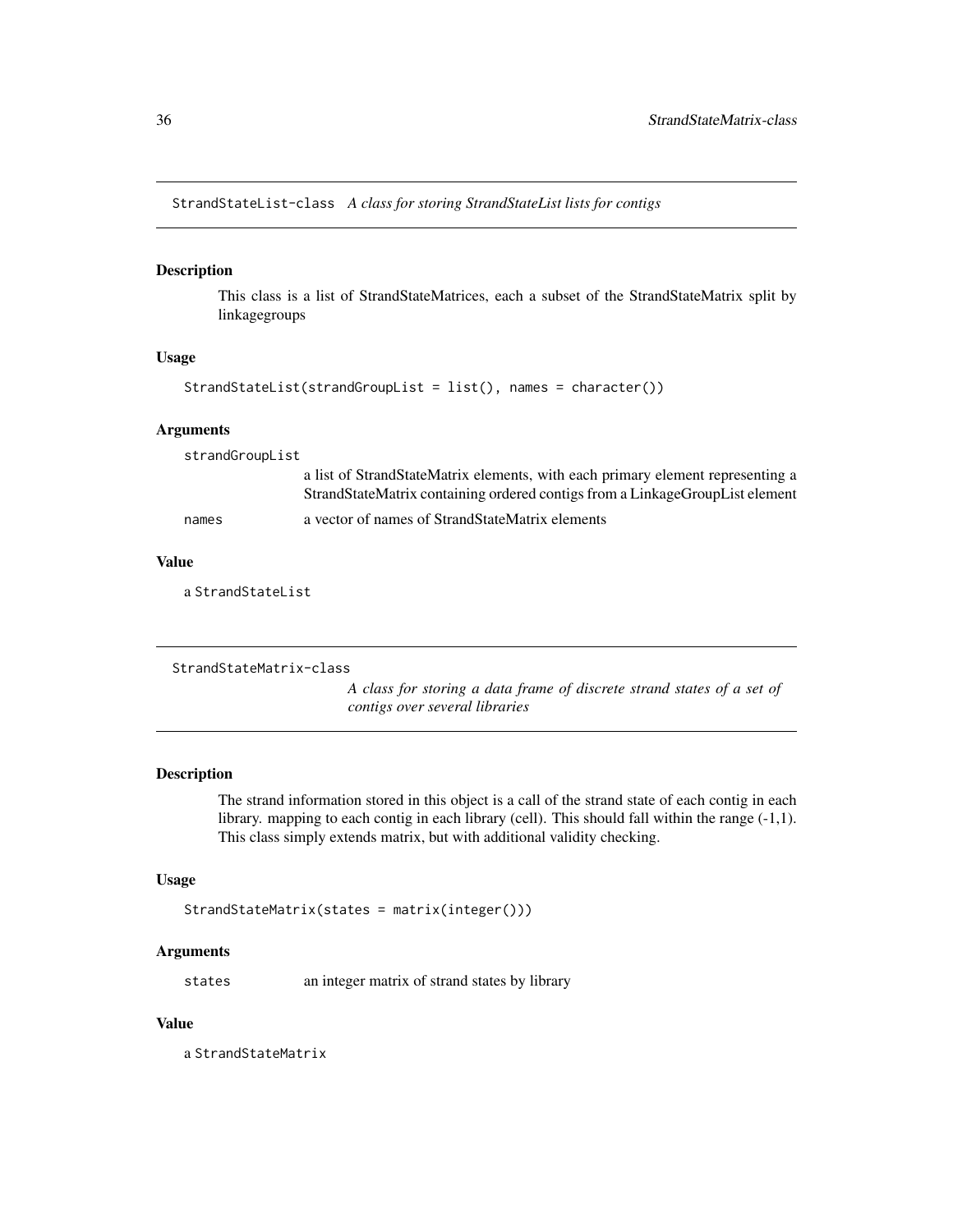### <span id="page-36-0"></span>Examples

StrandStateMatrix(matrix(ncol=2, c(1,3,1,2)))

thoroughBed,ANY,LibraryGroupList-method

*thoroughBed – function to merge chromosomes from libraries that have the same strand states*

### Description

thoroughBed – function to merge chromosomes from libraries that have the same strand states

#### Usage

## S4 method for signature 'ANY,LibraryGroupList' thoroughBed(bamFileList, relatedLibList, qual = 10, pairedEnd = TRUE, rmdup = TRUE, verbose = TRUE)

### Arguments

| bamFileList | vector containing the location of the bams file to be read                                                                                                                                                |
|-------------|-----------------------------------------------------------------------------------------------------------------------------------------------------------------------------------------------------------|
|             | related liblist list where each element contains all library names that show similar strand pat-<br>tern. The product of find Similar Libraries                                                           |
| qual        | Mapping quality threshold. Default is 10                                                                                                                                                                  |
| pairedEnd   | Whether the bam files being read are in paired end format. Default is TRUE.<br>Note, since paired reads will be the same direction, only first mate read of pair<br>is used in output to reduce file size |
| rmdup       | Logical as to whether to remove duplicate reads within each library. Default is<br>TRUE.                                                                                                                  |
| verbose     | prints messages to the terminal (default is TRUE)                                                                                                                                                         |

#### Value

a GRanges object comprising merged directional reads from all libraries in relatedLibList.

### Examples

#Get a list of BAM files containing libraries for cells from the same organism, aligned to the same genome #In this case these are the example BAM files provided with the package (hence the call to system.file); data("exampleLibList")

library(BiocParallel)

example.dir <- file.path(system.file(package='contiBAIT'), 'extdata')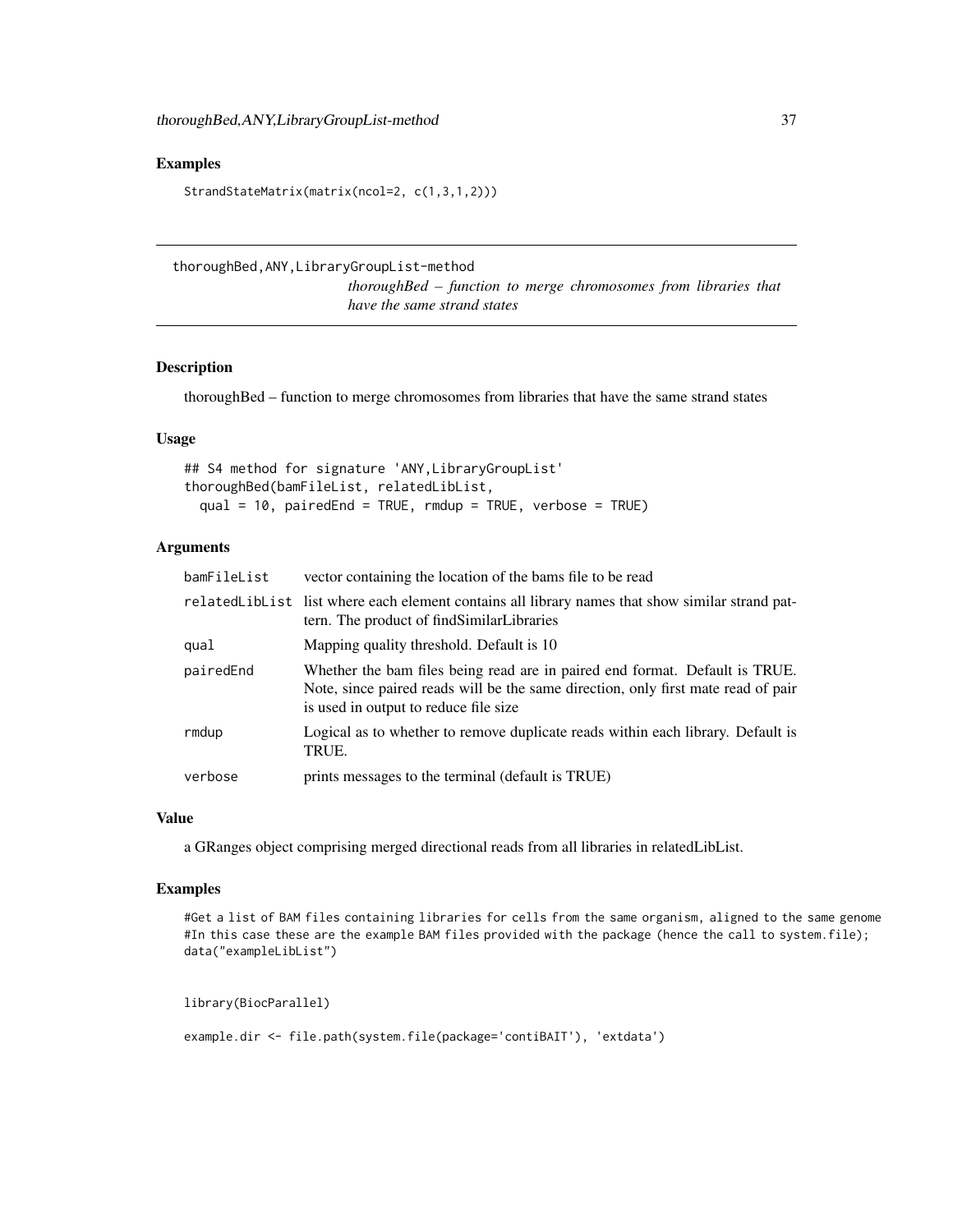exampleRange <- thoroughBed(example.dir, exampleLibList)

show(exampleRange)

writeBed,ANY,ChrTable,ContigOrdering-method *function to write contig order to BED file*

### Description

function to write contig order to BED file

#### Usage

```
## S4 method for signature 'ANY,ChrTable,ContigOrdering'
writeBed(chrTable, orientationData,
 contigOrder, libWeight = NULL, file = "contiBAIT_assembly.bed")
```
#### Arguments

| chrTable        | a GRanges object with a 'name' meta column matching contig names. Product<br>of makeChrTable                  |
|-----------------|---------------------------------------------------------------------------------------------------------------|
| orientationData |                                                                                                               |
|                 | ChrTable of contig and strand (with rownames matching contig names). Product<br>of reorientAndMergeLGs[[2]]   |
| contigOrder     | an object of type ContigOrdering with ordered Linkage Groups and contigs.<br>Product of orderAllLinkageGroups |
| libWeight       | average quality across all libraries for a contig                                                             |
| file            | character string for bed file name to write                                                                   |

### Value

NULL; BED file written to file

#### Examples

## Not run:

```
data("exampleDividedChr")
```

```
writeBed(exampleDividedChr,
reorientedMatrix[[2]],
contigOrder)
```
## End(Not run)

<span id="page-37-0"></span>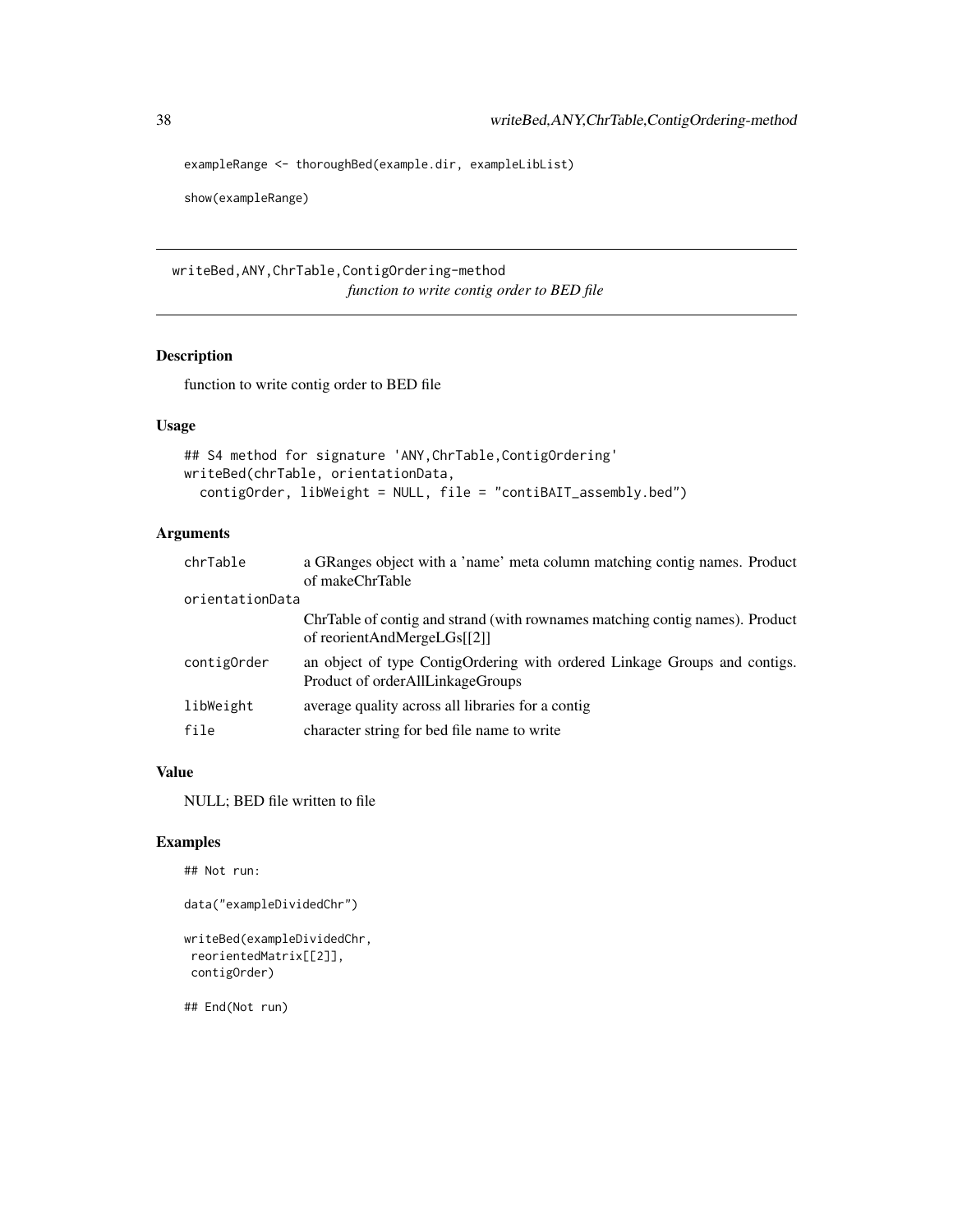# <span id="page-38-0"></span>Index

```
∗ data
    exampleChrTable, 9
    exampleContigOrder, 9
    exampleCrickFreq, 9
    exampleDividedChr, 9
    exampleLGList, 10
    exampleLibList, 10
    exampleReadCounts, 10
    exampleStrandFreq, 10
    exampleWatsonFreq, 10
    exampleWCMatrix, 11
BAIT, 3
barplotLinkageGroupCalls
         (barplotLinkageGroupCalls,LinkageGroupList,ChrTable-method),
12
         4
barplotLinkageGroupCalls,LinkageGroupList,ChrTable-me<mark>tthod</mark>dSimilarLibraries,StrandStateMatrix,StrandReadl
         4
barplotLinkageGroupCalls,LinkageGroupList,Lin<mark>fageSroupatistbmethos,ShrJadSteaCeMJable-Setanod</mark>ReadMatrix,Ch
         (barplotLinkageGroupCalls,LinkageGroupList,ChrTable-method),
12
        4
ChrTable (ChrTable-class), 5
ChrTable-class, 5
clusterContigs
         (clusterContigs,StrandStateMatrix-method),
fixLinkageGroups-ContigOrdering-StrandStateList-method
         6
ethod
         (clusterContigs,StrandStateMatrix-method),
flipOrderedLinkageGroups
        6
clusterContigs,StrandStateMatrix-method,
        6
contiBAIT, 7
ContigOrdering (ContigOrdering-class), 8
ContigOrdering-class, 8
exampleChrTable, 9
exampleContigOrder, 9
exampleCrickFreq, 9
exampleDividedChr, 9
                                                 exampleLGList, 10
                                                 exampleLibList, 10
                                                 exampleReadCounts, 10
                                                 exampleStrandFreq, 10
                                                 exampleWatsonFreq, 10
                                                 exampleWCMatrix, 11
                                                 findSexGroups
                                                          (findSexGroups,LinkageGroupList,StrandStateMatrix-method),
                                                          11
                                                 findSexGroups,LinkageGroupList,StrandStateMatrix-method,
                                                          11
                                                 findSimilarLibraries
                                                          (findSimilarLibraries,StrandStatelMatrix, StrandReadfindSimilarLibraries,findSimilarLibraries-StrandStateMatri
                                                          12
                                                 fixLinkageGroups
                                                          (fixLinkageGroups,ContigOrdering,StrandStateList,LinkageGroupList-method),
                                                          13
                                                 fixLinkageGroups,ContigOrdering,StrandStateList,LinkageGro
                                                          13
                                                          (fixLinkageGroups,ContigOrdering,StrandStateList,LinkageGroupList-method),
                                                          (flipOrderedLinkageGroups,ContigOrdering,StrandStateList,LinkageGroupList,StrandStateMatrix-method),
                                                          14
                                                 flipOrderedLinkageGroups,ContigOrdering,StrandStateList,Li
                                                          14
                                                 flipOrderedLinkageGroups-ContigOrdering-StrandStateList-method
                                                          (flipOrderedLinkageGroups,ContigOrdering,StrandStateList,LinkageGroupList,StrandStateMatrix-method),
                                                          14
                                                 highlightAssemblyErrors, 15
                                                 highlightAssemblyErrors,highlightAssemblyErrors-GRanges-me
                                                          (highlightAssemblyErrors), 15
```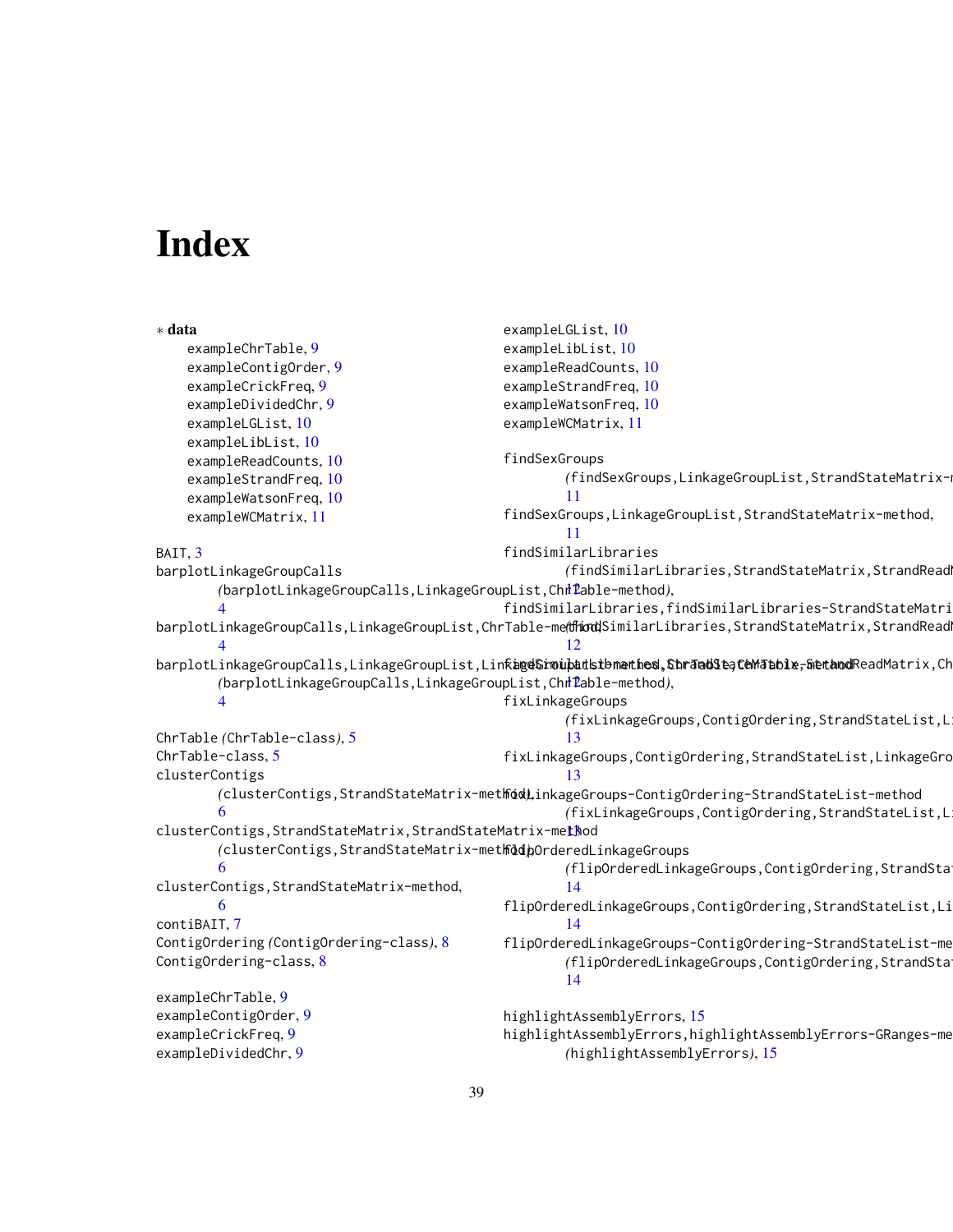40 INDEX

ideogramPlot *(*ideogramPlot,StrandReadMatrix,StrandReadMatrix,ChrTable-method*)*, *(*plotContigOrder,ContigOrdering-method*)*, [16](#page-15-0) ideogramPlot,StrandReadMatrix,StrandReadMatriplothTablgOmdethodontigOrdering-method, [16](#page-15-0) ideogramPlot,StrandReadMatrix,StrandReadMatri**plonetGDdsChmTebl**e,ChrTable-method  $(\hat{\mathsf{d}}$ deogramP $\mathsf{lot},\mathsf{StrandReadMatrix},\mathsf{StrandReadMatrix}$ **.**  $\hat{\mathsf{d}}$ **hrG** $\mathsf{B}$ **bdteame** $\hat{\mathsf{d}}$ **bd),**hkageGroupList,StrandStateMatri: [16](#page-15-0) LibraryGroupList *(*LibraryGroupList-class*)*, [17](#page-16-0) LibraryGroupList-class, [17](#page-16-0) LinkageGroupList *(*LinkageGroupList-class*)*, [18](#page-17-0) LinkageGroupList-class, [18](#page-17-0) locateMisorients *(*locateMisorients,GRanges-method*)*, [18](#page-17-0) locateMisorients,GRanges-method, [18](#page-17-0) locateMisorients,locateMisorients-GRanges-met**þod**tWCdistribution,StrandFreqMatrix-method, *(*locateMisorients,GRanges-method*)*, [18](#page-17-0) makeBoxPlot /makeBoxPlot,ChrTable,LinkageGroupLis**t<sub>T</sub>@pt0ed**&sStrandTable,StrandFreqMatrix,StrandFreqMatrix-me [19](#page-18-0) makeBoxPlot,ChrTable,LinkageGroupList-method, [19](#page-18-0) makeBoxPlot-ChrTable-LinkageGroupList-method *(*makeBoxPlot,ChrTable,LinkageGroupList-method*)*, [19](#page-18-0) makeChrTable, [20](#page-19-0) mapGapFromOverlap, [21](#page-20-0) mergeFlankedLGs *(*mergeFlankedLGs,LinkageGroupList,StrandState[Mat](#page-27-0)rix-method*)*, 28 [21](#page-20-0) mergeFlankedLGs,LinkageGroupList,StrandStateMatrix<mark>-me@theoo</mark>t;ientAndMergeLGs,LinkageGroupList,StrandStateM [21](#page-20-0) orderAllLinkageGroups (orderAllLinkageGroups,LinkageGroupLi**stoSt,LabdStyGeMapListStmandEl**reMMatrix,StrandReadMatrix-met [22](#page-21-0) orderAllLinkageGroups,LinkageGroupList[,Str](#page-30-0)and**ShanteMatenixa6toaFid5meqMathid,St**randReadMatrix-method, [22](#page-21-0) orderAllLinkageGroups,orderAllLinkageGroups**-Lsh&ag&GrandReadMatrand&eahed)al**lix-StrandFreqM[atri](#page-31-0)x-StrandR (orderAllLinkageGroups,LinkageGroupLi**sto&t,Bamd&t&teNatist<del>,</del>&thaodF**&@Matrix,StrandReadMatrix-met [22](#page-21-0) orderContigsGreedy, [24](#page-23-0) orderContigsTSP, [24](#page-23-0) plotContigOrder [25](#page-24-0) [25](#page-24-0) [26](#page-25-0) plotLGDistances,LinkageGroupList,LinkageGroupList-method *(*plotLGDistances,LinkageGroupList,StrandStateMatrix-method*)*, [26](#page-25-0) plotLGDistances,LinkageGroupList,StrandStateMatrix-method, [26](#page-25-0) plotWCdistribution *(*plotWCdistribution,StrandFreqMatrix-method*)*, [27](#page-26-0) plotWCdistribution,StrandFreqMatrix,StrandFreqMatrix-method *(*plotWCdistribution,StrandFreqMatrix-method*)*, [27](#page-26-0) [27](#page-26-0) preprocessStrandTable *(*preprocessStrandTable,StrandFreqMatrix-method*)*, [27](#page-26-0) *(*preprocessStrandTable,StrandFreqMatrix-method*)*, [27](#page-26-0) preprocessStrandTable,StrandFreqMatrix-method, [27](#page-26-0) reorientAndMergeLGs *(*reorientAndMergeLGs,LinkageGroupList,StrandStateMatrix-method*)*, [28](#page-27-0) reorientAndMergeLGs,LinkageGroupList,StrandStateMatrix-method, reorientAndMergeLGs-LinkageGroupList-StrandStateMatrix-met [28](#page-27-0) show,ContigOrdering-method, [29](#page-28-0) show,LinkageGroupList-method, [30](#page-29-0) show, StrandFreqMatrix-method, [31](#page-30-0) show, StrandStateMatrix-method, [33](#page-32-0) StrandFreqMatrix *(*StrandFreqMatrix-class*)*, [33](#page-32-0)